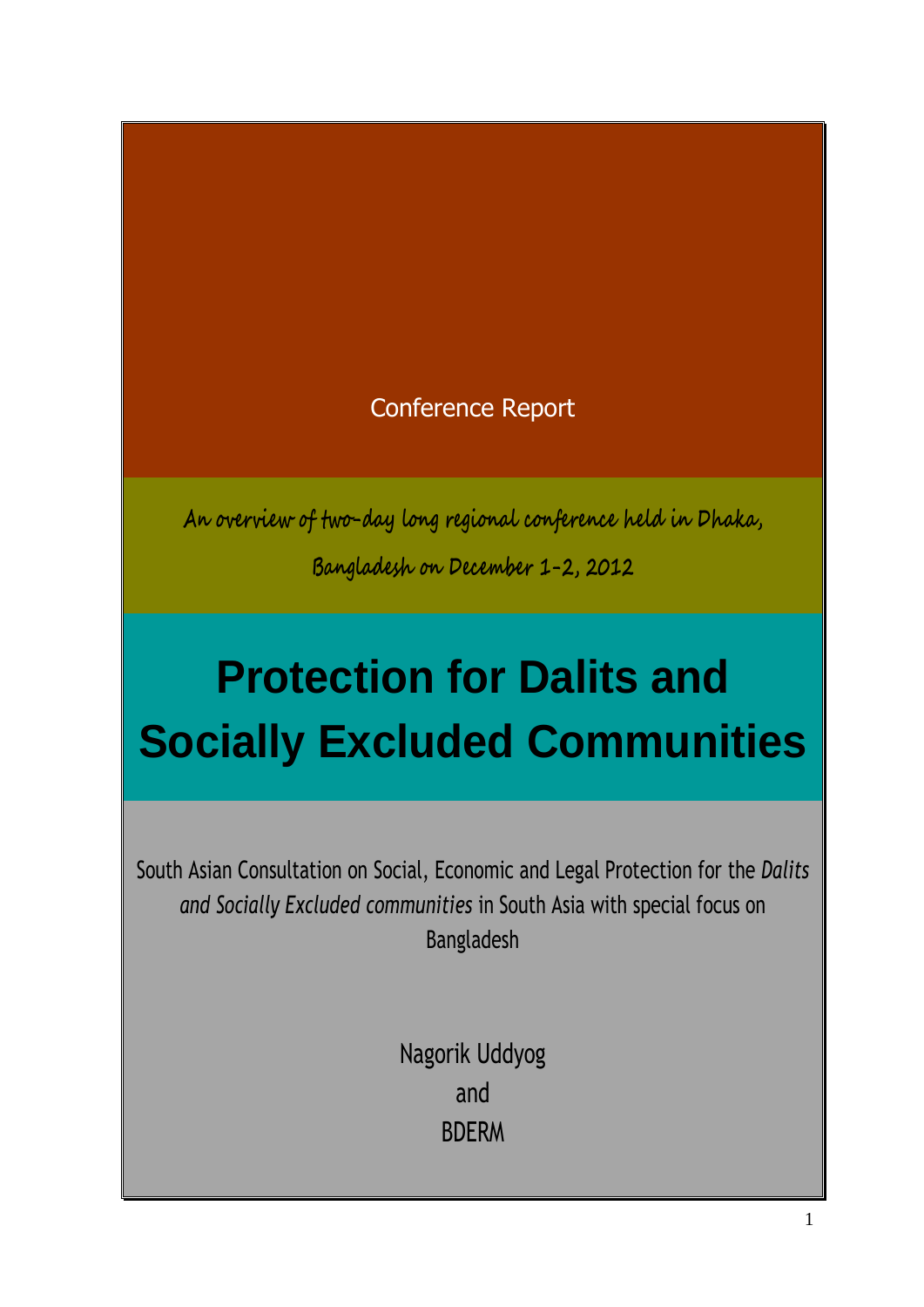Report on Consultation conference

"South Asian Consultation on Social, Economic and Legal Protections for Dalits and Socially Excluded Communities"

1-2 December, 2012

Venue

National Academy for Planning and Development, Nilkhet, Dhaka.

Organized by

Nagorik Uddyog (Citizen's Initiative) Bangladesh Dalit and Excluded Rights Movement (BDERM)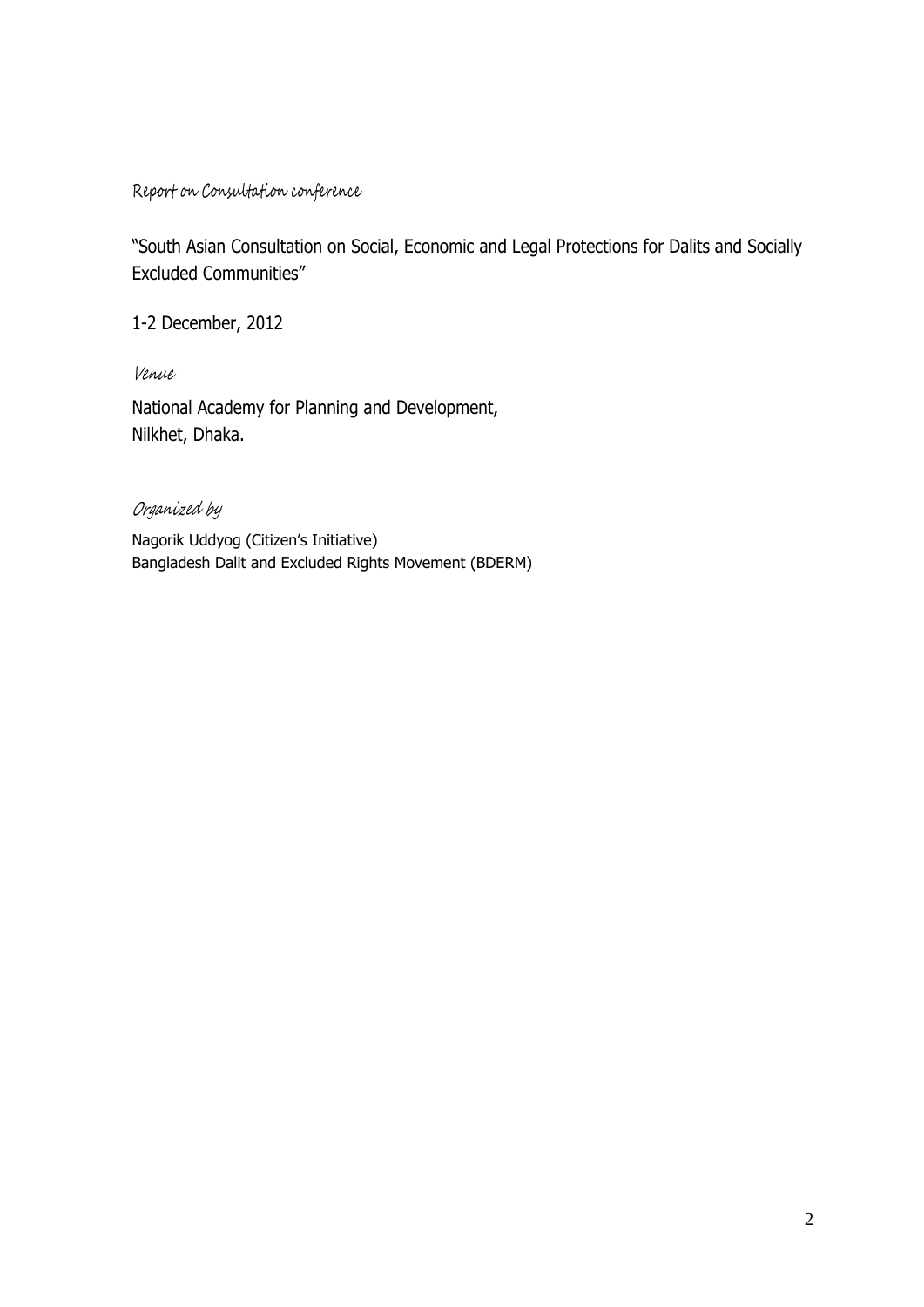# **I. Background**

Social fabrics and cultural practices in South Asia are unashamedly characterized by features of inequality and discrimination. Caste hierarchy is perhaps the most prominent constituent of this oppressive structure. Whereas in India and Nepal the issue of caste-based-discrimination, particularly the dynamism of *Dalithood*, has gained significant currency over the years in relation to scholarship, public conscience and polity, in Bangladesh the realities of caste hierarchies have either been taken for granted or have remained fully ignored. Only in recent years people subject to work and descent-based discrimination have started to come together and raise their voices in collective way. *Dalit* men and women are gradually forming groups and organizations to highlight and challenge the inhumane condition that they live in; they are forging efforts to encounter the exploitation and deprivation that they experience continuously.

BDERM is an apex organization of Dalit movement in Bangladesh that takes effort to form coherence and solidarity among marginalized and socially excluded groups of people from different parts of the country. NU, a citizens' organization based in Dhaka, works for promoting human rights and particularly to fight against social injustices. Both BRERM and NU, through the experience of their joint work, came to the realization that for strategizing their movement in proper way and for engendering better understanding about the possible course of action and movement, they needed some comparative perspectives. They felt the urgency to share their experience with other organizations that work across South Asia; they also deemed it necessary to learn from what collective movements in other countries go through.

It was against this backdrop that this 'South Asian Consultation' was organized in Dhaka on December 1-2, 2012. Representatives from leading Dalit organizations in India, Nepal and Pakistan participated in different sessions of the conference while civil society members, academics, journalists, politicians and activists from Bangladesh turned out in significant number.

This South Asian consultation was contemplated to shed more light on the complexities of Dalit identity, caste dynamism, forms of exclusion and inclusion, constitutional and other legal frameworks. It was envisaged that discussion and consultation sessions would provide regional viewpoints and result in better conceptualization in relation to Dalit people's human rights protection mechanism, state and civil society role in fighting poverty and marginality among the Dalits, and eradication of caste based practices of untouchability from the society.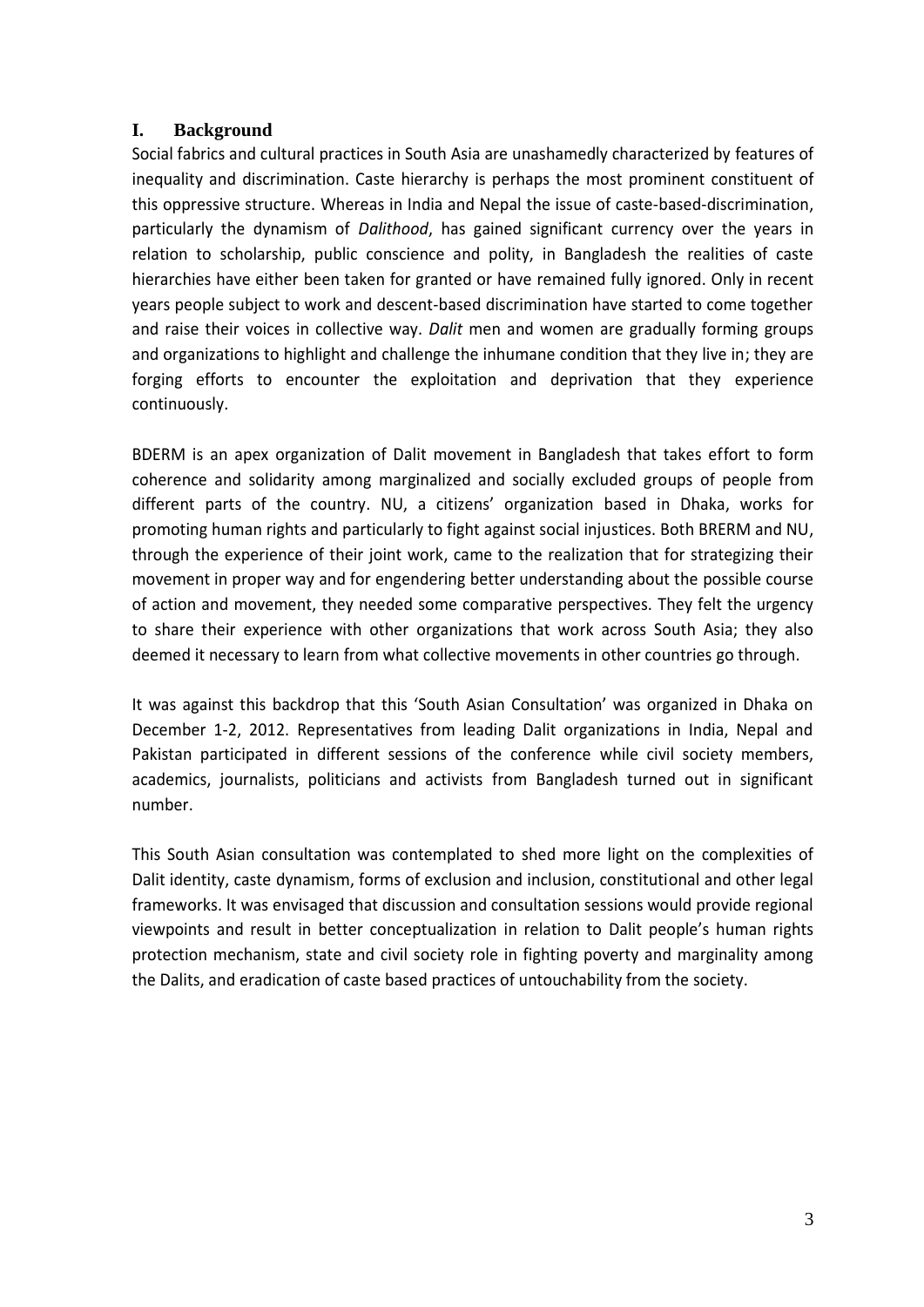# **II. Introduction**

## **Conference thematic sessions**

Two day long consultation consisted of 6 (Six) thematic sessions, including the concluding session. The titles of the sessions were:

- Dalits and Socially Excluded People: Nature of Social Exclusions and Economic Discriminations;
- Rights of Minorities, Dalits and Socially Excluded People: Law, Policies and International Standards;
- Minority People's Right and Social Exclusion: South Asian Experience and Challenge;
- Social Exclusion in South Asia: Role of Regional (SAARC) Human Rights Policy Framework;
- Dalit Women's Movement for Right in Bangladesh: Sharing South Asian Experience;
- **E** Concluding Session: Summarizing and Looking Forward.

# **Overall focus of the conference**

- To explore the exclusion and right related situation in Bangladesh and to know about the situation in other South Asian countries;
- To share the experiences of Dalits and socially excluded people from different countries of South Asia;
- To share the experience of movement and collective achievement;
- To explore the commonness and difference and to assess the possibilities of regional activism for redressing the injustices and discriminations;
- To examine the constitutional and legal frameworks, identify the gaps and strengths, and find out strategies and avenues for claiming and realizing rights;
- To have fuller understanding about the gendered dimensions of exclusion and deprivation;
- To recommend ways for taking up activism in legal, political and social fronts.

# **Major areas identified for further exploration**

- a) Further exploration of conceptual and definitional issues
- b) Engaging with census and statistics related issues
- c) Full exploration of the forms and magnitude of deprivation and right denials
- d) Mapping 'what is to be done': Identifying the areas of practical action

# **Areas for further Action**

Main focus was on the point: 'What is to be done'. Different aspects of movement, activism, lobbying, advocacy and research drew critical attention from the discussants and panellists. Here are the major areas that were identified to for immediate focus: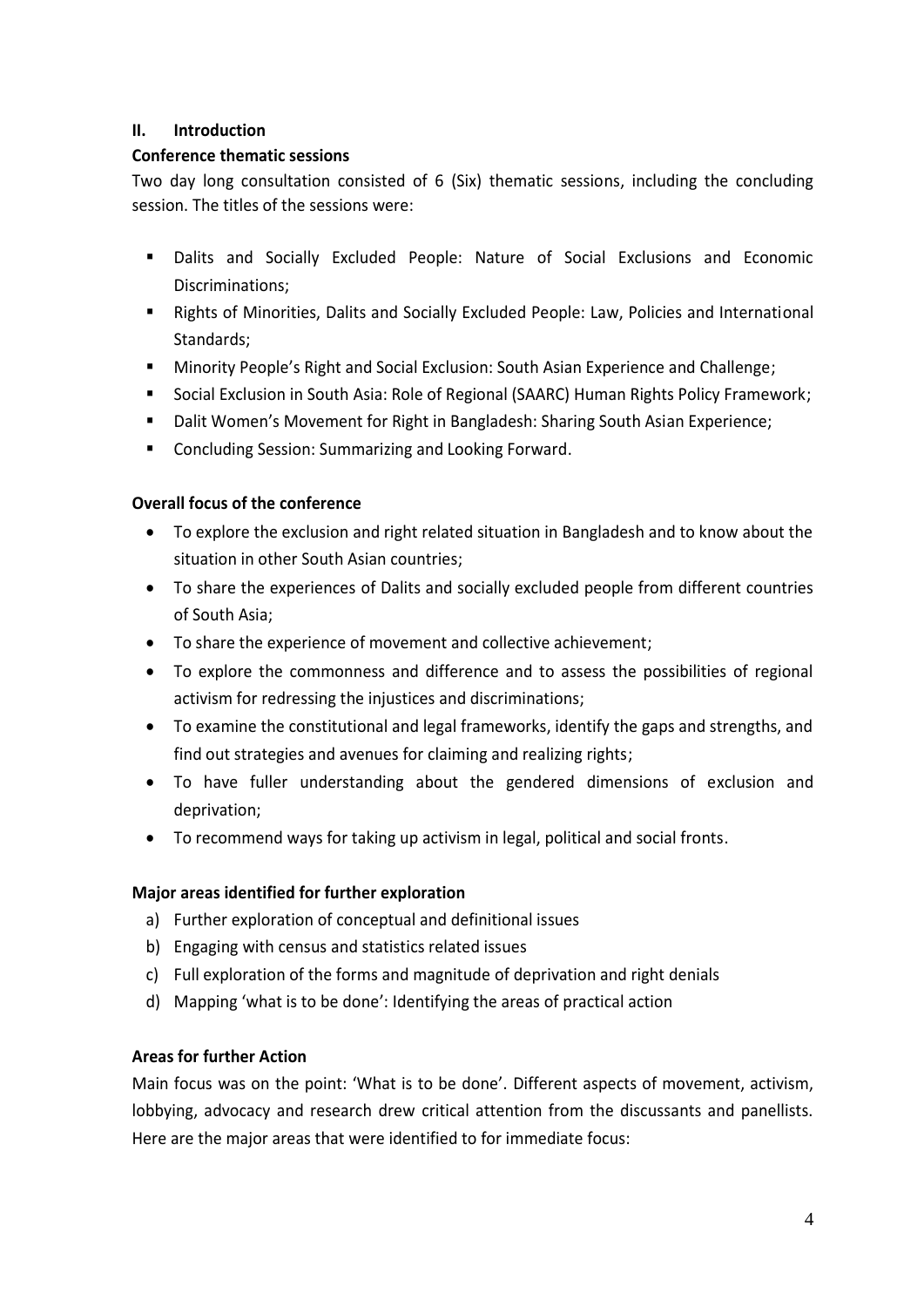- i) Ensuring the provisions for livelihood and minimum standard of life;
- ii) Seeking rights at different levels;
- iii) Framing law and ensuring their implementation;
- iv) Looking at strengths and opportunities and highlighting achievements;
- v) Institution building for redressing the injustices and safeguarding rights;
- vi) Networking and coalition building at different local/ sub-national, national, regional, international/UN – levels;
- vii) Advocacy and lobbying: Strategizing the movements in a way that greater citizenry is taken on board;
- viii) Fighting differences and inequalities within the community, particularly overcoming gender discrimination;
- ix) Doing more research with a view to map the reality.

# **III. Dalits in Bangladesh: Identity, Recognition, and Inclusion-Exclusion**

While caste-based discrimination is conventionally understood to be an essential attribute of Indian society, it is a quite an important part of the social reality in Bangladesh. Of the groups that experience caste based discrimination, the so called *Dalits* are perhaps the most marginalized and excluded – often being subject to untouchability. Casteism, that is, discrimination based on work and descent, is the root cause of extreme poverty among an estimated 5.5 million Dalits in Bangladesh.

In Bangladesh the most pressing factor for the *Dalits* is that since the society here is predominantly Muslim one, the general civic conscience does not find it easy to recognize the prevalence of caste discrimination – a feature of Hinduism – in the country. The historical process that made Dalits a part of society, particularly in colonial context, has contributed toward the creation of this general apathy as regards the plight of the Dalit communities.

Panellists and discussants highlighted the importance of unravelling historical processes that contributed toward the complex formation of Dalit identity in Bangladesh; however, they were similarly articulate about the importance of examining the contemporary social and political panorama that keep these most inhumane practices in force. Particularly the indifference of state machinery deserves to be examined in full. Here exclusionary practices relating to Dalit identity are constructed in certain context-specific ways that are not necessarily fully akin to the situation in India or Nepal. However, in terms of severity of deprivation and exploitation that these people experience, the situations in these countries are not much different. It is important to identify the commonalities as well as to take the context specific variations into account.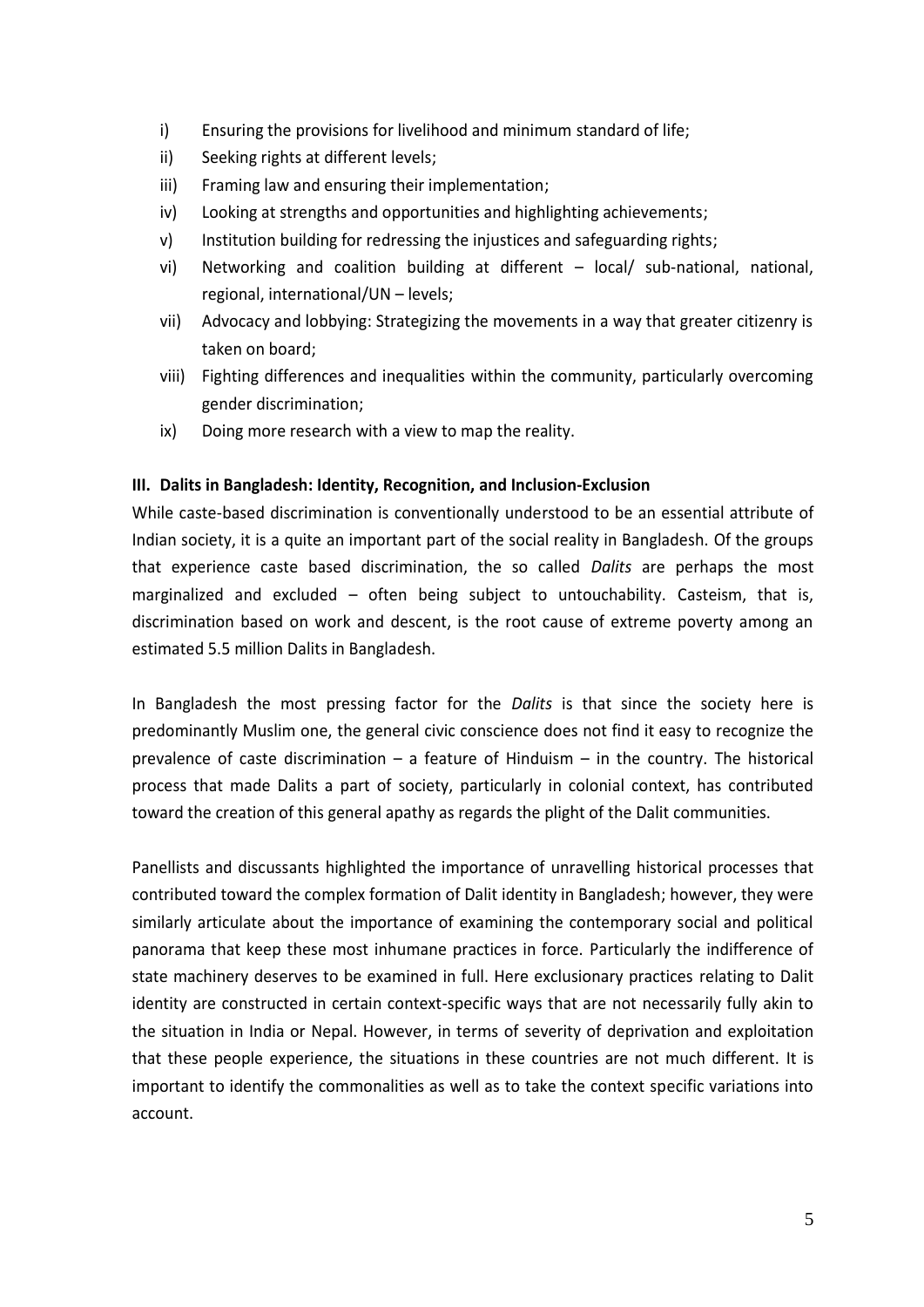#### **a) Dalit identity in Bangladesh**

Who are the 'Dalits' in Bangladesh? Do Dalits of the country form a homogenous group? How has Bangladesh society treated these people over the decades? How to explain 'Dalithood' in contemporary context? What are the factors that contribute toward continuous practice of untouchability, deprivation and exploitation? How can we explain Dalit people's exclusion in a 'democratic' polity? How do caste discrimination and other forms of exclusionary practices intersect? What can we learn from the historical development? These are the questions, *inter alia*, that, activists and thinkers in Bangladesh need to shed more light on – panellists and discussants argued. With deeper understanding about the intricate relationship that they have with state and society at large, it will be possible for the Dalit groups of the country to pursue social and political movement in more meaningful way to challenge and eradicate the deprivations and exploitations.

Many of the discussants aptly suggested that we need to be careful while using terms and vocabularies. Usage of terms involves politics. While the term 'Dalit' itself might be seen as somewhat disparaging in some contexts, we have to be aware that the term has got wider coinage because it highlights the commonness of sufferings and provides platform for shared struggle. Different segments of Dalit population have to grasp the essence of this usage.

However, at conceptual level we also need to sort out how we can reconcile different terms that have been in use. Terms like 'scheduled caste', 'harijan', 'ontaj', 'occhuto', 'nomo-shudro', and others have been in use and we have to reflect on how we can bridge the gaps in understanding and reconcile the differences. This might show that 'Dalit' as a term is useful for highlighting forms of extreme exclusions that different untouchable sub-groups go through.

Dr. Hameeda Hossain and other discussants brought fore the fact that to understand Dalit people's plight we need to focus on the greater context of social exclusion and pay attention to the political economy that contributes toward the continuation oppressive and inhibiting practices in the name of untouchability. Dr. Hameeda Hossain linked up the practices of untouchablility with the overall unjust social structure that prevail in South Asia. "Our society in South Asia is unjust one; caste is the most representative form of that injustice" she observed. The liberation war of Bangladesh was a fight for achieving equality; however, we have not been able to achieve equality in everyday practices or in institutional settings. "Dalithood in society evokes master-slave relationship", Dr. Hossain reckoned.

While explaining the political economy and social psychology in relation to Dalithood, Dr. Hossain also underscored the point that society keeps on forms of inequality quite deliberately. While at times we feel good to think that we are free from the curse of casteism, the ideologies of purity-pollution are rather still widespread; in schools, even among the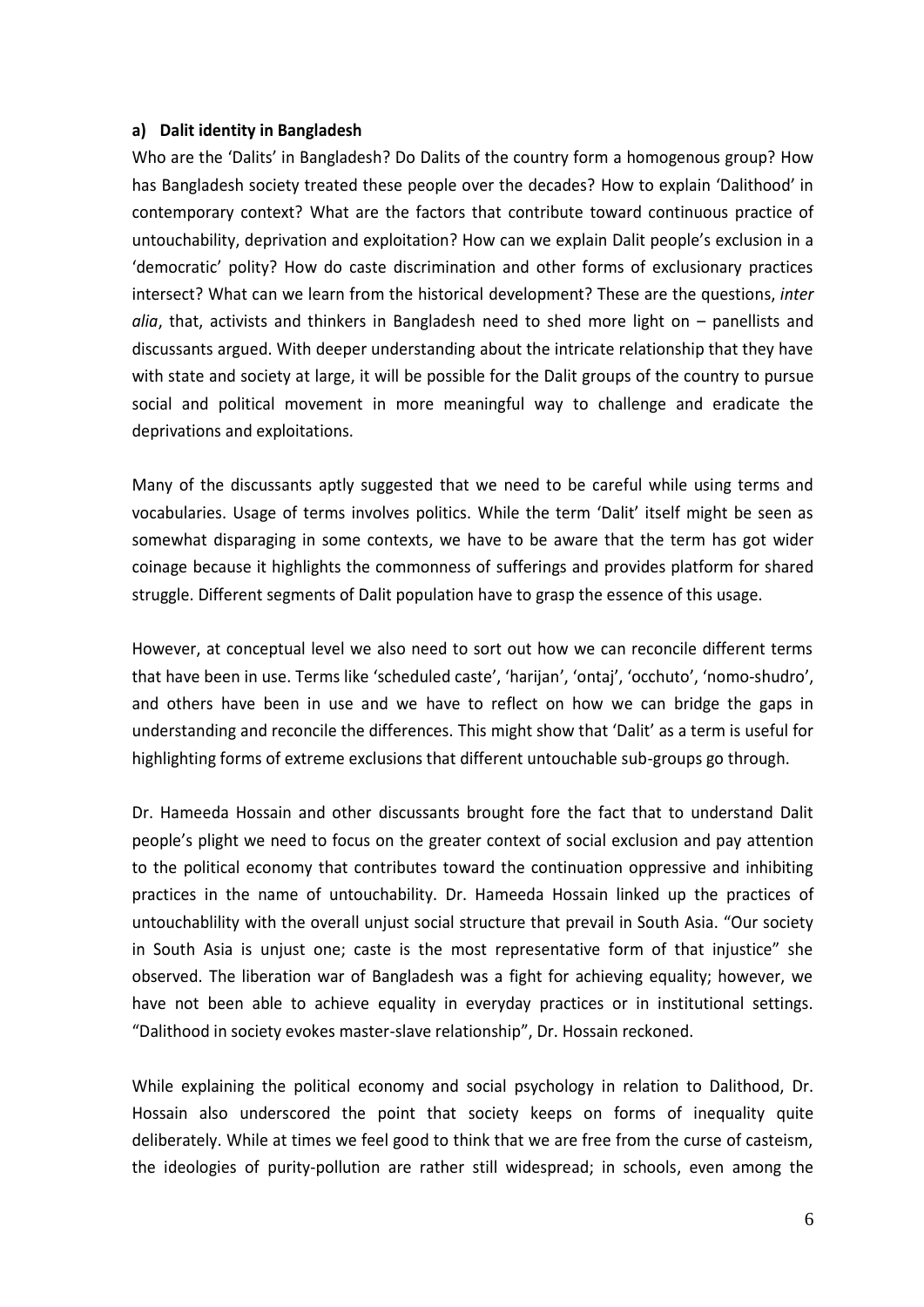children, we can see how deep-seated these practices are. Advocate Z I Khan Panna was unequivocal to identify that 'the root cause for Dalithood and other forms of social exclusion was exploitation'.

Professor Dr. Iftekhar Uddin Chowdhury and other discussants brought in data to show that in Bangladesh there is significant number of Muslim Dalits – a fact that requires special consideration. Conversion is an issue that complicates the situation not only in Bangladesh; in Pakistan also religious conversion of the Dalits turn the situation rather murky.

#### **b) Intersection of Caste and other forms of Social exclusions: Historical and contemporary forms**

In Bangladesh neither historic nor the contemporary dynamism of the caste system receives adequate scrutiny. Even in the academia we have not got enough scholars with expertise in this area. Professor H. K. S. Arefeen from the department of anthropology, Dhaka University eloquently pointed out this paucity. "Unfortunately, I had learned things about South Asia in America, not in South Asia. Through my doctoral level training I got exposure to caste hierarchy. ... We don't have scholars who specialize in this particular field of social history." He insisted that to understand the nature and causes of descent and work based hierarchy, we have to grasp a number of issues, such as: What are the features of caste system? Why does caste system still persist? How does it work, function or keep on working? How has the characteristics of Hindu caste system been acquired by Muslim society in this region? Particularly the historical ways in which Muslim social stratification embraced some of the characteristics of caste discrimination is important to examine.

Along with understanding structural aspects of caste system, it is important to discern how other forms of exclusions have come to interweave with it over the years in this part of the world. The concept of 'social exclusion', which has gained significant prominence in recent development literature, might be useful in revealing the nature of this intersection, the discussants argued. We need to unravel the new ways in which discriminatory practices are shaped in contemporary democracies.

#### **c) Conceptualizing 'human rights' and 'Dalit rights'**

In light of recent shift in international development discourse, Dalits are increasingly focusing on achieving rights and entitlements. This right-centric perspective is an offshoot of the human right perspective that has come to the fore at both international and national level. To engage with state machinery as well as with international agencies as part of fight against discrimination, Dalits have to relate their struggle with the relevant human right regimes.

#### **d) Bangladesh Dalits and Dalits in South Asia**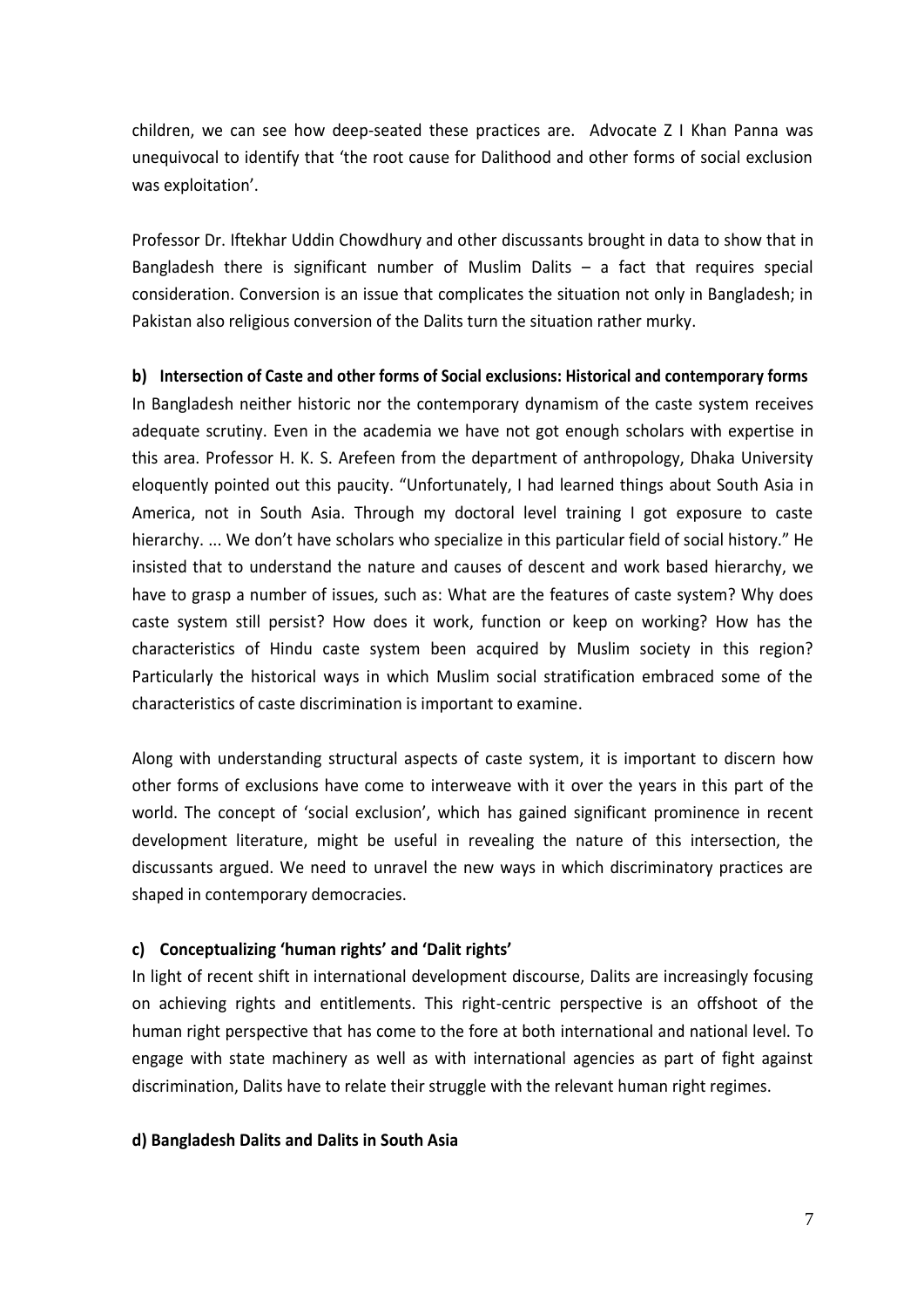In India Dalits are most harshly subject of subjugation though Dalit movement has come of age there. While they have achieved a lot of success in term political representation, in parts of the country poverty and hardship remains at extreme level.

In Nepal Dalits are estimated to constitute 13% of population, though some estimates postulates it to be around 20%. Dalit women in Nepal are particularly vulnerable. Women are particularly the repressed as they are victim of illiteracy, witchcraft, domestic violence and trafficking. One study estimates that 60% of the Dalit women in Nepal are susceptible to human trafficking. Ms. Durga Sob, president of Feminist Dalit Organization (FEDO), in her presentations delineated these hash realities in detail. Landlessness is another problem for the Dalits.

However, their strength is the resilience that the movement has gained over the years. The organizations there have gone through tough time while they have also observed some good things to occur. In Jue, 2006 Nepal was officially declared as free from all forms of untouchability. In recent years organizations have come together under the signpost of 'National Dalit Coalition'. In May, 2011 new constitution came about. At present Nepal has got a strong tradition of collective movement on Dalit issues. Altogether, Dalits in Nepal have achieved success in recent years in building bridges with political parties and civil society. In constitution they gave got recognition and legal framework is more protective now, though practically they still have long way to go for eliminating untouchability.

In Pakistan minorities are being vanished rather quickly. In the constitution there is no scope for discrimination; Islam also has got no provision for discriminating. However, in practice forms of discriminations are pervasive. Altogether there is a 'culture of denial'. Forced conversion is a big problem in Pakistan where 90% of the girls are forced to convert to Islam, and, in the end they find themselves abandoned to take up sex work as profession.

#### **IV. Problems of Representation: Census and Statistics related issues**

Discussants highlighted many aspects of representation; they were particularly critical about the way national censuses treat these 'pariah' people. During the latest census in Bangladesh advocacy campaign was taken up for getting the Dalit population properly represented. However, in the end the census did not give much heed to the urge. The socio-demographic features of Dalit people were not documented officially and what we know at now is shrouded with ambiguities.

In relation to census and statistics, the main points that came up at various points are: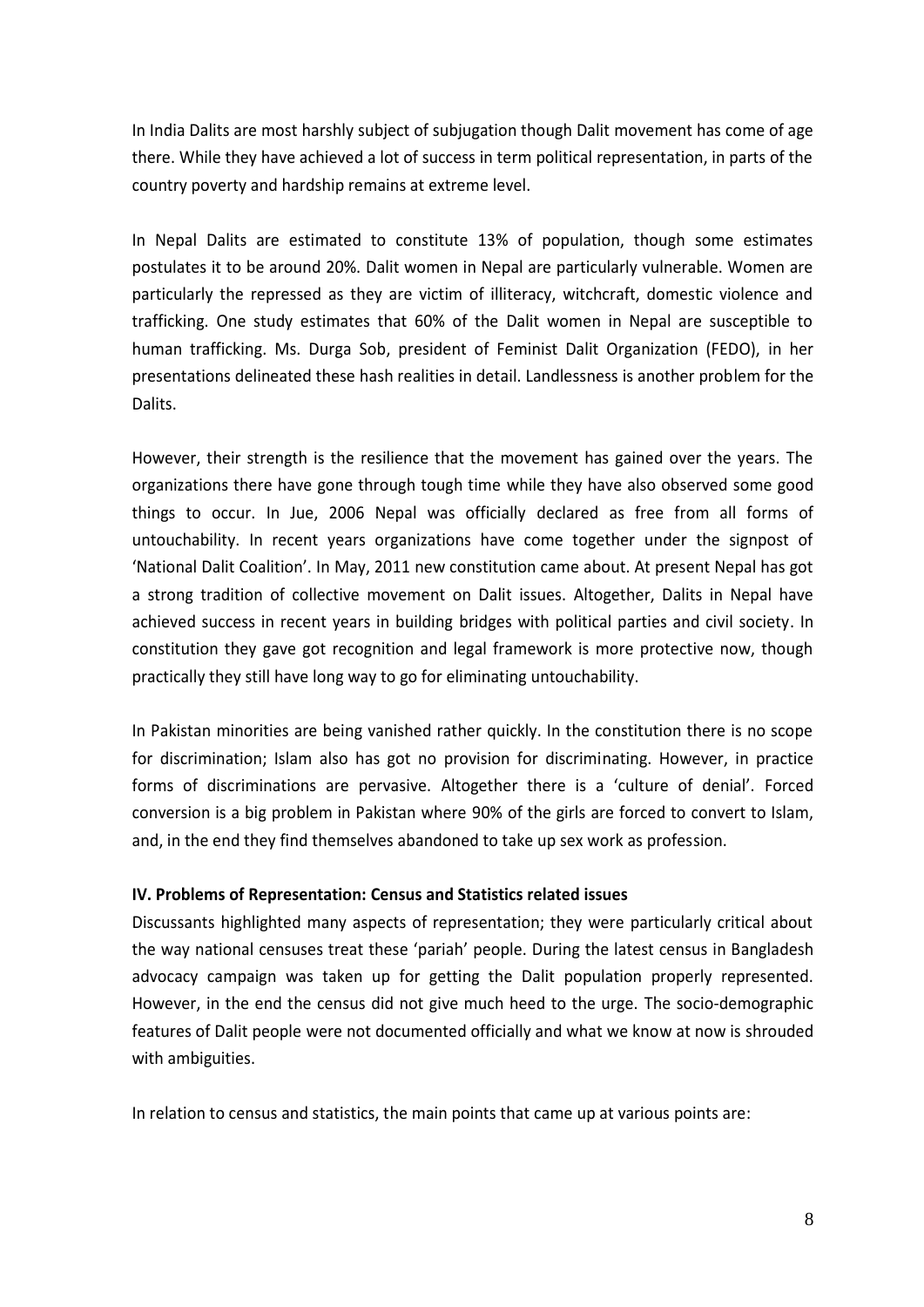- a. Since national censuses do not represent excluded people properly, efforts need to be undertaken for generating proper census so that we get reliable statistics about demographic and social aspects of Dalit population.
- b. For the purpose of embarking on practical action, availability of desegregated data is an imperative. Therefore country-, region-, and distinct-wise data and statistics can provide crucial guideline for policy makers as well as for advocacy and lobbying.
- c. However, it is worthy to remember that statistics might be misleading at times. We need to have precise data and information, at the same time we also need to put stress on qualitative aspects of sufferings and violence.
- d. Statistics and number need to be strongly supported by description, narration and ethnographic representation.

# **V. Forms and magnitude of exclusion, deprivation and rightlessness**

In terms of discussion on exclusion and deprivation, major focus was on the situation of the Dalit communities in Bangladesh. Panelists from other South Asian countries linked up the issues to what they go through in their own countries. Two papers presented in two different sessions on the first day delineated the abject situation that Dalits in Bangladesh experience continuously; the papers also traced the achievements that movements have attained so far. In first thematic session Professor Iftekhar Uddin Chowdhury talked in detail about the social exclusions and economic discriminations that Dalit people in Bangladesh endure. Mr. Mazharul Islam, in his paper presented in the inaugural session on behalf of Nagorik Udyog and BDERM, revealed intriguingly the uphill tasks that extremely excluded people of Bangladesh currently have in hand.

Professor Chowdhury's paper referred to the caste system and its history in Indian context and showed that current practices of 'untouchability' are clear part of this system. "Untouchables" are stigmatized, ritually polluted and despised people who rank at the bottom of the society. However, exploration of the reality shows that the status of different low caste, scheduled or untouchable communities are not similar; the nature and extent of discriminations they experience at different levels varies. Along with Hindu Dalits in Bangladesh there also are a significant number of Muslim Dalits whose situation merits special attention. There also are Christian Dalits.

Despite the variation in beliefs, they all the extremely deprived and subjugated in terms of job, housing, education, health facilities and other services. Forms of exclusion and oppression include:

- **.** limited choice of work:
- restriction in choosing job or profession;
- low payment in workplace; forced labour;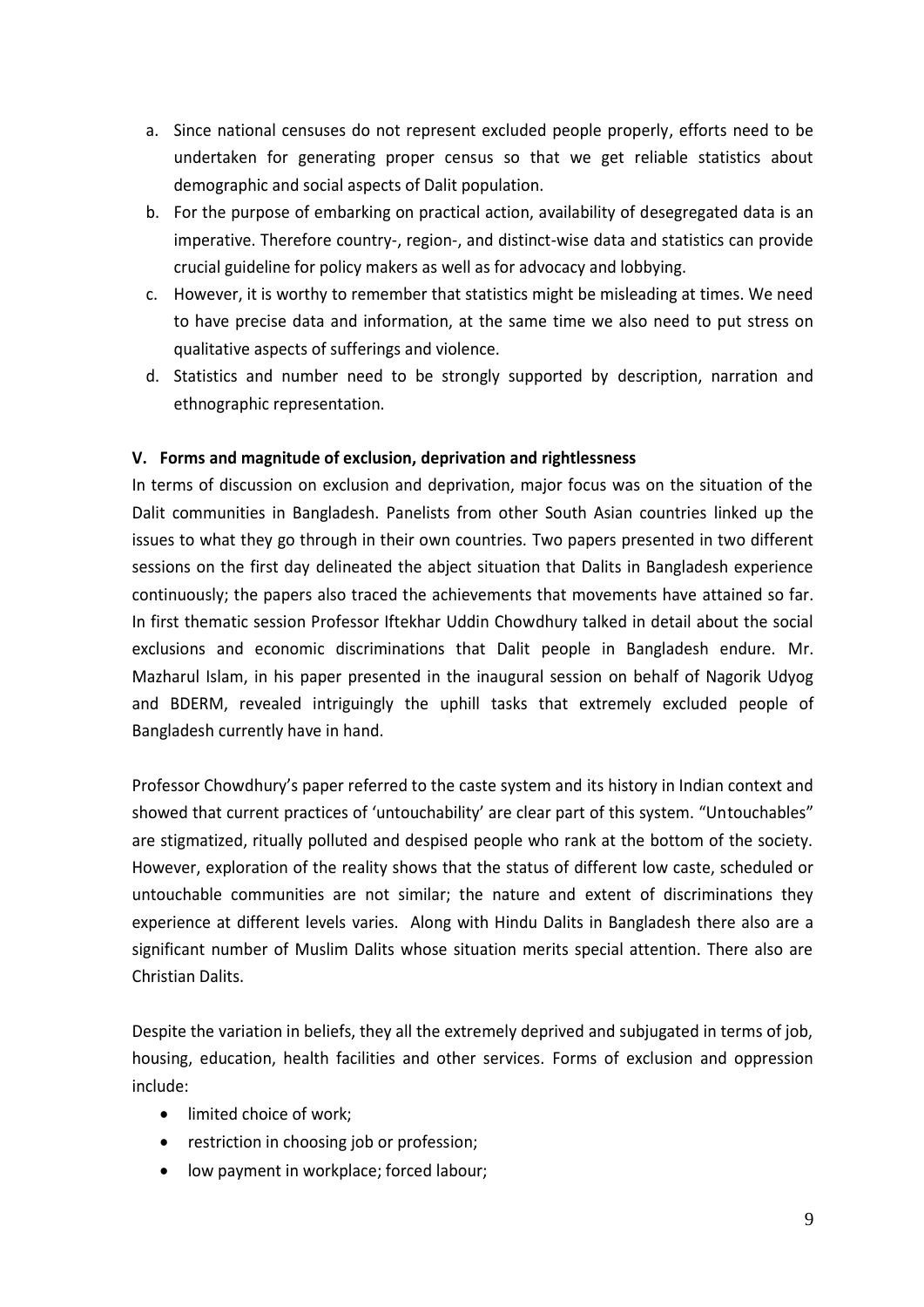- under-payment or non-payment for work;
- restriction in opting for dwelling place;
- unwelcoming and hostile environment in schools and other public institutions;
- restriction and hindrance in participating in social and political decision making processes;
- land grabbing, eviction and displacement;
- fraud and trickery in buying and selling land;
- forceful seizure of crops and other possessions;
- denial of access to justice;
- violence against women by way of rape, torture and abuse;
- teasing and harassment in public places such as tea stalls or public gathering spaces;
- non-access to drinking water, toilets and other sanitation facilities.

In case of housing, Dalit people are going to face serious problem in coming years, Professor Chowdhury warned. A section of the *sweepers* and *methors* who are employed by the government and live in government allocated dwellings ('sweepers' colony), will lose their legal right to live there by the year 2014. Therefore, this issue deserves to have immediate attention from everyone concerned.

In our everyday life we practice untouchability in different ways; but we do it in a way as if these are some trivial issues not to think over seriously. Even in the temples Dalits are not allowed to touch the religious scriptures; in the universities teachers do not like to have their tea served by a Dalit staff – these things we keep on doing and we remain totally silent about these discriminatory practices.

Rakhi Mrong working with the NGO *Nijera Kori* described her field level experience and delineated the miseries that Dalits live in. She has seen the sufferings that Dalits in Jessore (a district in South-West part of the country) go through. Those who rear up pigs in Jessore don't have the least facilities of housing and shelter. On the other hand, in case of *Rabidas/ Joldas*, most of the families still don't get enough food to eat three times a day. Discussants agreed that we need to bring about more precise and accurate account of the reality. First thing to be done is ethnographic mapping of the ways in which Dalits are deprived of the rights that they are entitled to have and second thing necessary is to take in positive actions for counteracting the discriminatory practices.

Discussants, particularly those from grassroots, were keen to highlight the new forms of deprivations and sufferings that Dalits are experiencing at the moment. Panna Lal drew attention to some new forms of deprivations and denials. Particularly concerning is the fact that land possessed by the Dalits is being grabbed forcefully at different district  $-$  in both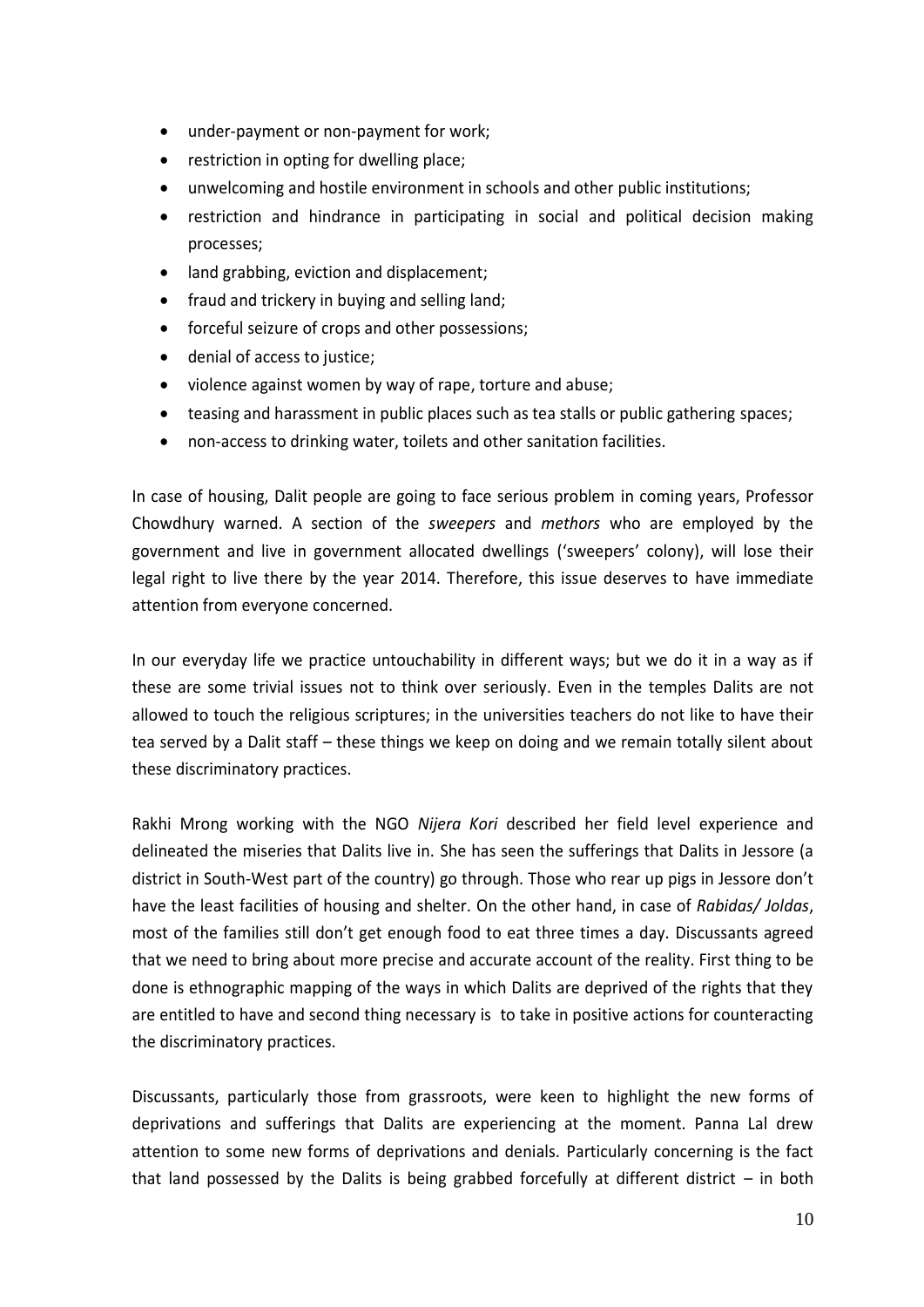urban and rural localities. "There is an on going conspiracy for snatching away the land of the colonies that urban Dalits reside on. Ancestral land in rural areas is gradually being taken up by the powerful segment of people," Mr. Lal underlined. He also stressed that Dalits do not get access to the government land that from time to time is allocated to the extreme poor people. "Even in the existing law, Dalits cannot apply for *khas* land as their ancestors were not farmers," he pointed out.

For a Dalit person it is not easy to buy in a piece of land even if he attains the ability to do so. There are legal and practical complications that deny the person to have access to land ownership. On the other hand, selling out a plot of land also is complicated enough for Dalits. Advocate Babul Rabidas described an incident that took place in northern district of Joypurhat. Members of Dalit communities there gathered in the district headquarter for the purpose of a rally; they then went to a tea stall and took tea there. Lawyers of district court then rushed to the tea stall and declared that all the utensils and cups-pots that the Dalits had used became 'untouchable' and polluted. They forced the Dalit leaders to apologize and buy in new utensils. However, Dalits later on registered their defiance to this act in collective way and the incident was covered by national dailies.

Dhoradevi Das, a participant from district level, stressed that the practices of untouchability are still more in vogue in the rural areas as the level of resistance is least formed there.

It was also reported that new forms of refusals are coming about gradually. Sweeps no more feel secured in their job – their jobs are being grabbed away by the majority people, at times through corruption and manipulation. In city corporations and municipalities, sweepers and methors would traditionally come from Dalit background; now, these jobs being taken up Bangalee Muslims and non-Dalits.

Dr. Hameeda Hossain drew attention the backlash that Dalits and other marginal people currently experience as they make effort to become more visible. She warned that the backlash from the institutional settings is likely to become more violent. "We hear the reports how Dalit children are thrown away from their educational institutions; we hear how a lawyer is mistreated by his colleagues in the bar council; we know how tea garden workers and labourers face exploitation in their everyday life," she connected to the audience.

It was argued that measures should be taken up in consideration of these recent opening outs. Legal and administrative steps are to be perused so that Dalits have easy access to selling and buying land; whereas existing system involves so much of complexities and loopholes for harassment, the process should be turned easier for more convenient transactions. Another point that the presenters and speakers stressed on is related to the budgetary allocation that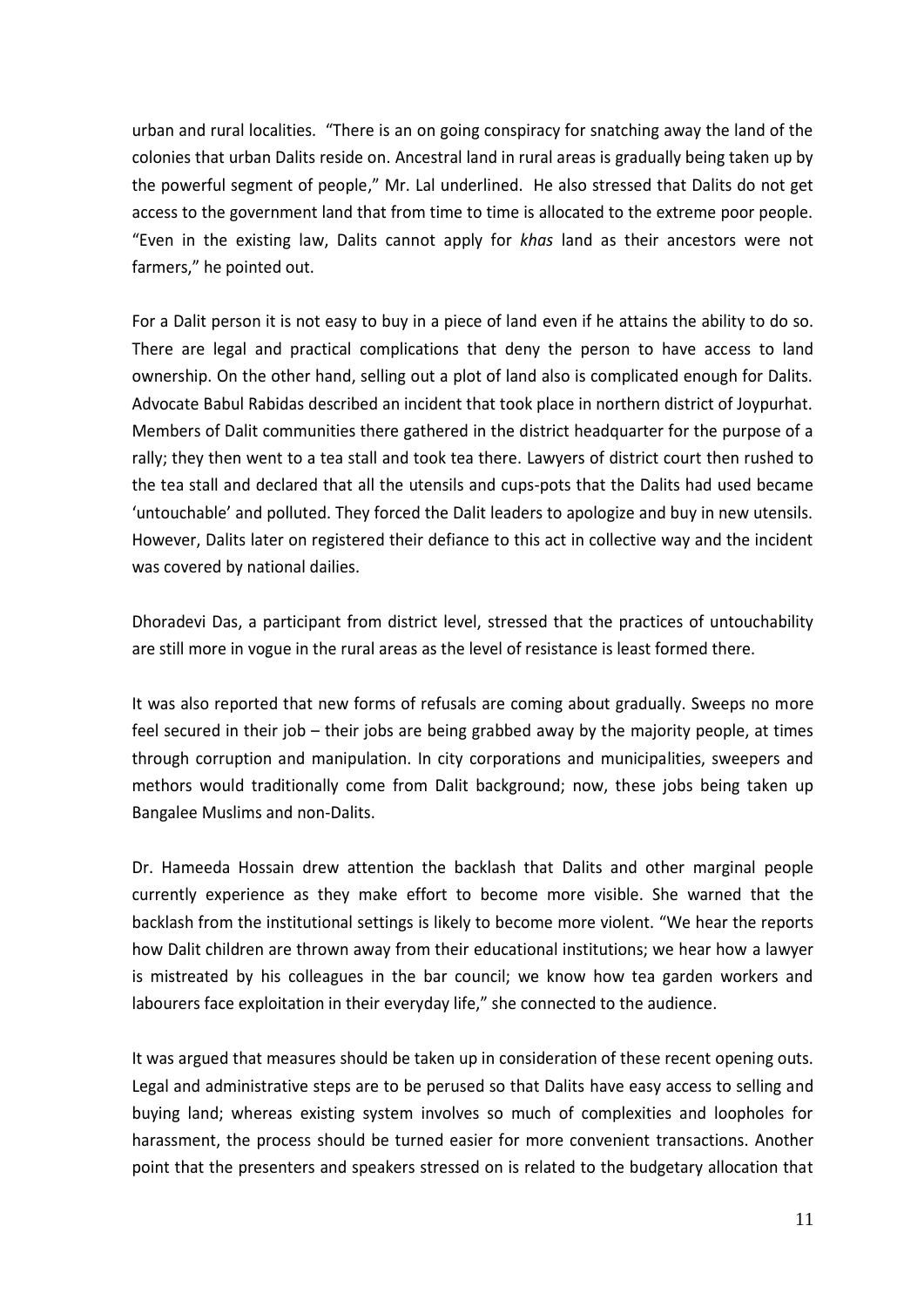the government of Bangladesh has made recently for improvement of housing and settlement of sweeper (*dhangor*) community. It was argued that Dalits active participation should be considered as an imperative.

## **VI. Identity, Recognition and Dignity: Paving way for asserting rights and entitlements**

How to eliminate the trauma and stigma that are associated with Dalit identity? How to overcome the ordeals and distresses that are deeply rooted in the conscience and understanding of these marginal people? What are the ways of reclaiming the *self* of Dalit men and women? How can Dalit people re-imagine themselves as dignified human being? – Finding out realistic resolution as regards these questions was identified as one of the most pertinent areas for thinking over and taking action.

These issues featured discussion in Different session. Mr. Mazhar in his presentation in the inaugural session highlighted some of the **accomplishments that Dalilts' collective efforts have come to achieve** in recent years. In the beginning it was due to relentless efforts of Mr. B. G. Murtee – the pioneer of Dalit movements in Bangladesh – that the issues had started to come to the fore. In the subsequent years the movement gained force and recognition to a remarkable extent. At the time of National Parliament election of 2008, a number of political parties appreciated the importance of Dalit issues and reflected accordingly in the issues in their election manifestos. Among the civil society organizations the issue has gained ground gradually. It is noteworthy that even ministers also attend the programmes organized by Dalit people. In recent time, because of lobbying from Dalit organizations, government has made special allocation for constructing housing facilities for the *dhangor* community.

Importance of solidarity at both national and international level was highlighted by delegates from India. Drawing on her experience, Ms. Manjula Pradeep argued that it is important to turn Dalits' exclusion issue into a national problem. "In India we, through long struggle, have become successful in making Dalit issue a national issue. In Bangladesh you also need to do so," she said. For achieving this goal both strong organizational setting and international solidarity are important. Strong movement requires strong leadership. Solidarity at both national and international level can make the issues more visible and obvious.

Ms. Durga Sob of FEDO, Nepal reflected on the ways in which peace building at national level and overall political transition shaped the movement of Dalits in Nepal. Minority or marginal people's movements cannot operate in isolation from national political processes. It was through becoming integrated part of national transition process that Dalits' right got recognition in Nepal's new constitution.

#### **VII. Seeking rights at different levels**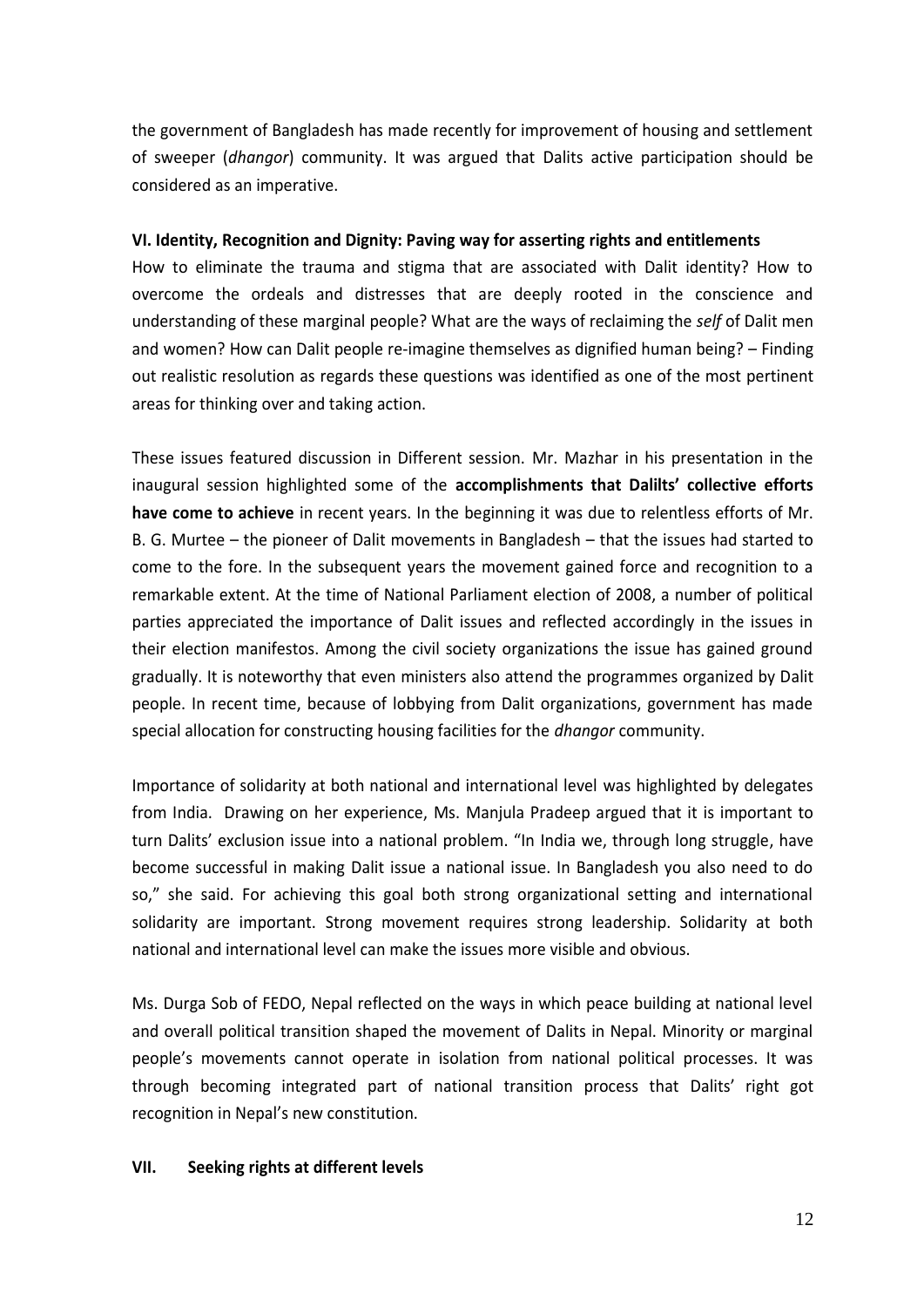Mr. Saiful Hoque, leader of Revolutionary Workers' Party made two specific proposals in relation to seeking Dalits' right: a) In annual budget government should make special allocation for the improvement of condition of Dalits. Current allocation is too scarce. Moreover, government's five-year plans also should have allocation targeting this. b) In school textbooks there should be chapters dealing with the issues of untouchability and exclusion. It should aim at enlightening pupils about the dark side of the practices. Mr. Hoque also argued that in government jobs these marginal people should get fair access; they should not be left behind on the ground of sensitivity. Quota system and other affirmative actions should also be seriously mulled over

Mr. Paul Divakar, General secretary of Dalit Arthik Odhikar Andolon, India, outlined the ways in which movements should target achieving goals. He said that movements can target to achieve different things. Dalit organizations need to keep a number of points in consideration in order to ground their movements conceptually and to grasp different dimensions of reality. First, the movements should make the system of caste the prime point of focus. They should work for annihilating caste hierarchy as a system. Campaigns should underline the most inhumane practices of hierarchy that in no other part of the world other than South Asia are practised this severely. "Hierarchy, exploitation and abhorrence for each other – these are inherent feature of this system. Parents here kill their children for marriage beyond caste; patriarchy and caste form stained alliance and give sanction to crudest malpractices", he noted. Second, anti-caste movement should grasp the essence of global debate between Gandhi and B. R. Ambedkar. At the core of this debate is the point that for the Dalits mere political freedom is not adequate; social freedom is of utmost importance for them. Therefore, both social and political emancipation should feature collective struggle of Dalits. Third, in light of contemporary trends in international development discourse, movements need to find ways to juxtapose Dalits right to human rights; efforts for securing Dalit right should be aligned with right based approach of development. Dalits' rights are human rights. It's within the framework of national and international human rights documents and institutions that Dalits can strongly negotiate against denials and seek entitlements. Fourth, we have to be careful about the representation – efforts have to be made for building awareness and positive portrayal. We, collectively, have to think: how we can have a new generation that will be free from caste prejudices? In what way this learning can be spread that untouchability is unacceptable? One way for putting out this learning is to have proper information and discussion in curriculum and textbooks. Fifth, special attention we may put toward budgetary allocation of the government. How much allotment is made by the government for the improvement of excluded people's condition? In what way can be increased? How much share does this particular section of people get from the public exchequer? We need to remain alert about these issues all the time.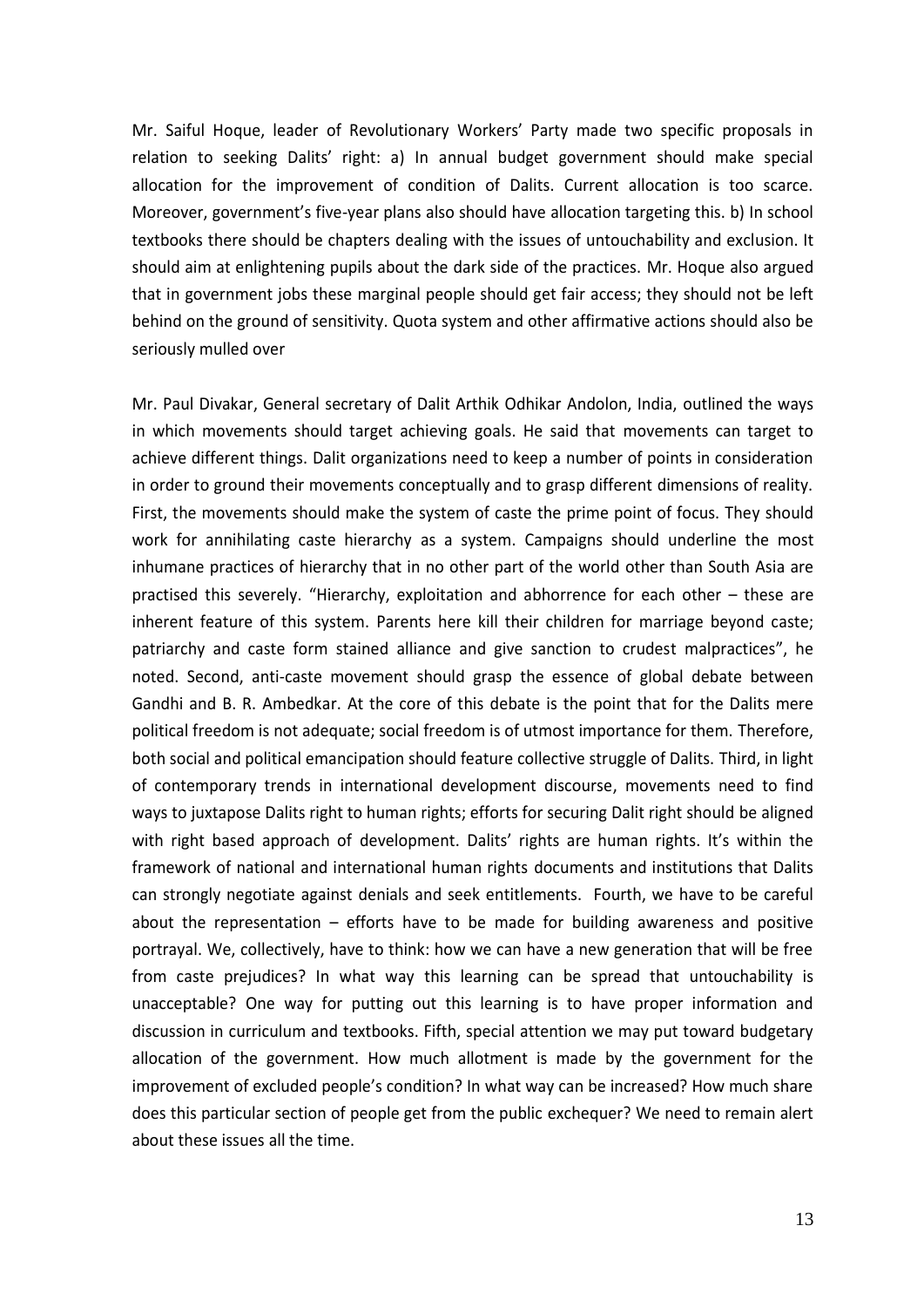Mr. Divakar observed that there is a big wall between these excluded people and the rights that they are entitled to have. "If we have to become the agents of our own liberation, we will have to break this wall first". He also told the audience that ensuring the right to housing is big challenge in India. There is law as regards this which is not implemented.

Mr. Rem Bahadur B.K, Chairperson of jagaran Media Center, Nepal, insisted that understanding the discrimination in terms of 'social exclusion' might pave an effective way for understanding the grave reality; however, we have to keep this fact in focus that main responsibility for addressing the structural injustices lies with the state. Moreover, it is important to keep in focus how different forms of exclusions interact. Thinking about Dalits from a 'minority perspective' might help in illuminating some of the aspects; but, most probably this won't be adequate to grasp the extensiveness Dalit sufferings. On the whole, in relation to rights and entitlements, the areas and strategies that were highlighted by the panellists and discussants include:

- Insisting on increasing government's budgetary allocation for improving the condition of the Dalits, particularly for ensuring minimum standards in housing, sanitation and drinking water. Fiscal allocations should also be made for creating opportunities for more jobs. Along with annual budgets, five year plans also should make allocations keeping these goals in consideration.
- Efforts should be takes so that discriminatory attitude and practices as well as poverty and other factors that constrain Dalits from accessing education are eliminated from the society.
- Introducing school text book chapters with focus on the fact that our society still has these structural injustices in place and it is responsibility of every civilized individual to actively renounce and counteract such practices.
- Reserving seat in the Parliament and particularly reserving women's seat should constitute an agenda for action.
- In the National Parliament there might be separate 'Caucus' with focus of exclusion and structural inequality.
- Dalits should be given special access to the safety net programmes that governments or other agencies take on.
- Dalits should have membership in different local committees at union council, upazilla and district level.

And, for achieving these goals it is important to forge strong movement. "We never have achieved any good thing without fostering strong movement," Mr. Hoque said.

# **VIII. Framing law and ensuring implementation**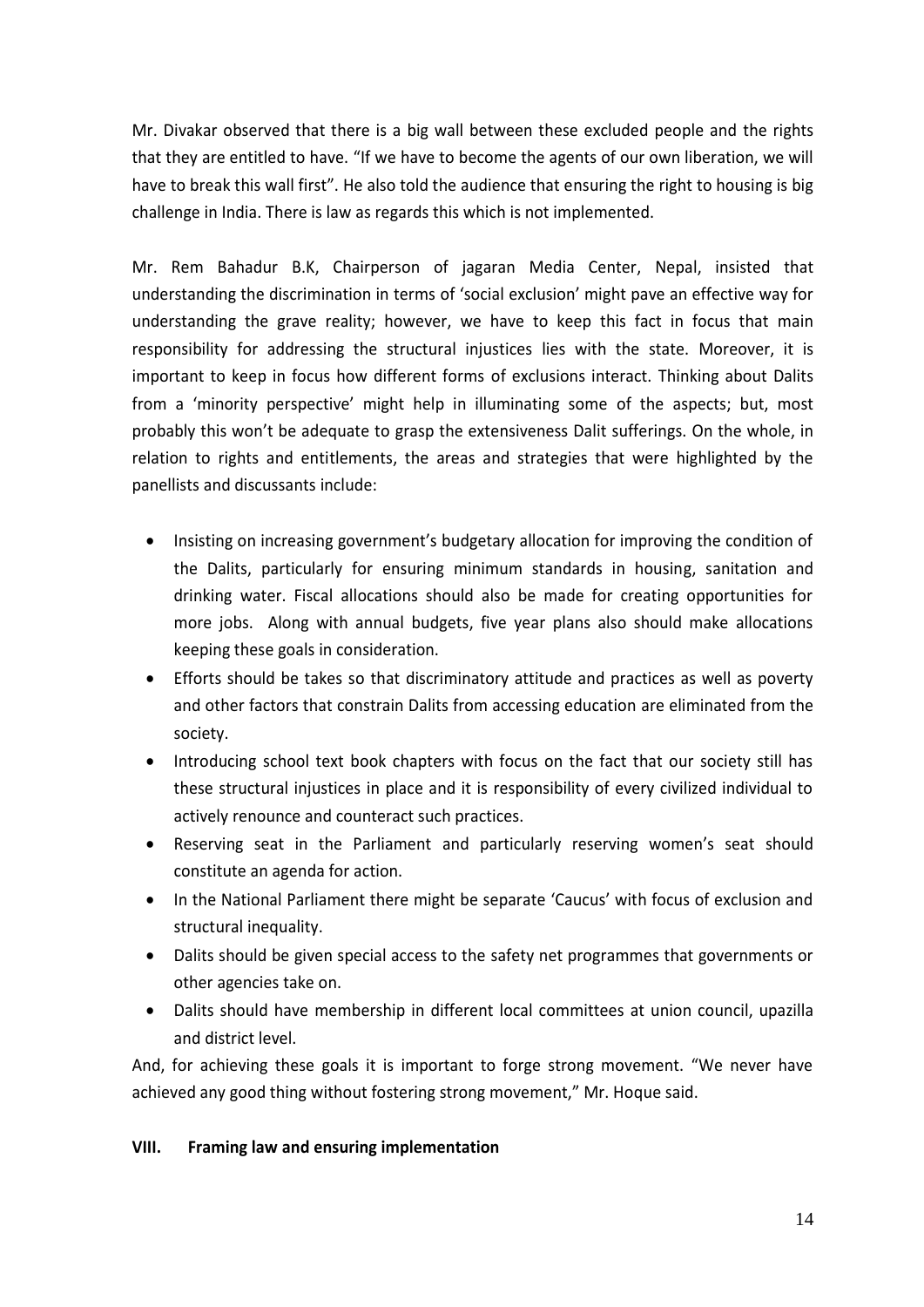The constitution of Bangladesh does not provide any specific provision against discriminatory practices though it generally speaks about principle of non-discrimination. Moreover, fifteenth amendment of the constitution might be seen as a setback as it disregarded the existence of indigenous people in the country.

Speakers of the consultation session agreed that our constitution should give recognition to the fact that in our society there are marginal and excluded people such as the Dalits. "Only such recognition can create the ground and rationale for the state to undertake special measures for the marginal people, and to frame laws and implement them where necessary," Dr. Shah Alam, honourable chairman of Law Commission-Bangladesh, noted.

Dr. Hameeda Hossain said, "In Bangladesh, we, in general, are not willing even to recognize the fact that untouchability and extreme forms of exclusions are practised in our society. We always try to take recourse to Article 28 of the constitution which, itself, is neither adequate nor explicit enough."

However, it was also noted that mere constitutional guarantee is not enough whereas even constitutional guarantees remain unmet in practice. In terms of framing law, countries in South Asia can draw on the experience of other country; particularly the experience of Nepal might be quite helpful for Bangladesh. International treaties and frameworks might guide the national level actions.

Advocate Babul Rabidas, a grassroots Dalit leader pointed out that, "Though we (Dalits) constitute about 4% of Bangladesh's population, the constitution of the country only gives indirect recognition and does not provide any strong safeguard or protection for us." Panna Lal brought forth the somber picture: "Whatever is there in the law books, grassroots experience shows that the condition the Dalits are going through is really dismal". Mr. Lal argued that at district, Upazila and union parishad level, there are so many committees – such as development coordination committee, law and order committee or NGO coordination committee in which Dalits might be included as member. This will make sure Dalits' interest is taken into consideration while framing or implementing development programmes or other activities.

A section of the panellists were also sceptical about what we might achieve through enacting law. Ms. Umme Hani Arif said, "We cannot always achieve things by framing laws. Recently we have got laws against domestic violence – but, it has done no good to us." However, significance of framing law was vindicated when Mr Bhim Pariyar, former OHCHR Official in Nepal put the point this way: "Law cannot do everything; but, law can provide scope for creating pressure on the policy makers and government agencies". This will also open up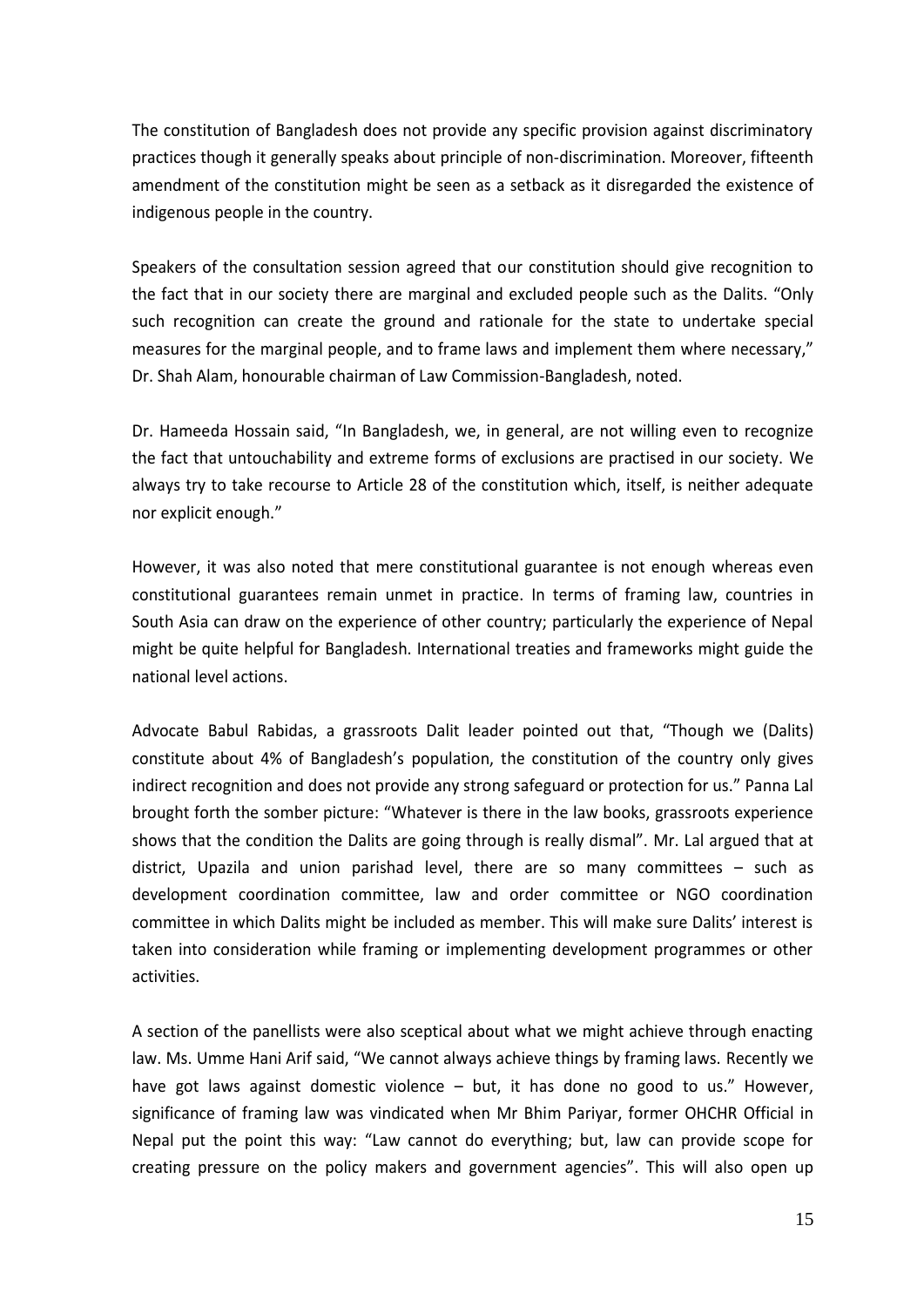greater scope for the citizens to go to the courts of the countries for seeking remedies if rights are denied. Mr. Pariyar pointed to the advancement that has already taken place at international level.

Ms. Rikke Nohrlind, Coordinator of International Dalit Soloidarity Network (IDSN) in her presentations outlined the possible ways in which Bangladesh can draw on the legal achievements that UN and other international agencies have accomplished so far. She emphasized that government, UN Bodies, international organizations, NGOs – all have responsibility to work for uprooting descent and work based discrimination. Bangladesh government is a signatory of CERD and that can guarantee a lot for upholding equity. Moreover, UN has already provided draft guideline in this regard that Nepal has followed significantly. Rikke also stressed that law and policy should be based on data and should be validated in terms of reality. Comprehensive research may pave way for understanding the reality in better way. Moreover, government of Bangladesh can look into the laws and policies undertaken by other caste-affected countries. Aligning government efforts with international standards is important. The initiatives that a government takes should go in line with the principles set by the multilateral agencies such as UN. Rikke also drew attention to the points given below:

- In relation to Universal Periodic Review, the recommendations made the special UN Special Rapporteurs should be taken into consideration.
- Different UN organizations such as UNDP and OHCHR might play more active role
- National Commissions (such as NHRC) has to be made more sensitive and avenues should be explored for ensuring their more active role in eliminating caste discrimination.
- Multiple stakeholder cooperation is needed for the improvement of the situation.
- Bangladesh can take significant lesson from other South Asian country experience particulary form Nepal experience

However, speakers were unequivocal on the point that law framing needs to be complemented with change in attitude and understanding. Along with framing and implementing laws against discrimination, it is also important to pay particular attention to the ways in which intersection of gender and caste take place.

Rakhi Mrong, an grassroots development worker, was explicit in reflecting the attitude of the marginal people. "In the present situation framing anti-discriminatory law is mandatory," she stated. She also demanded that at least one seat in the National Parliament should be reserved for the most marginal/ Dalit people.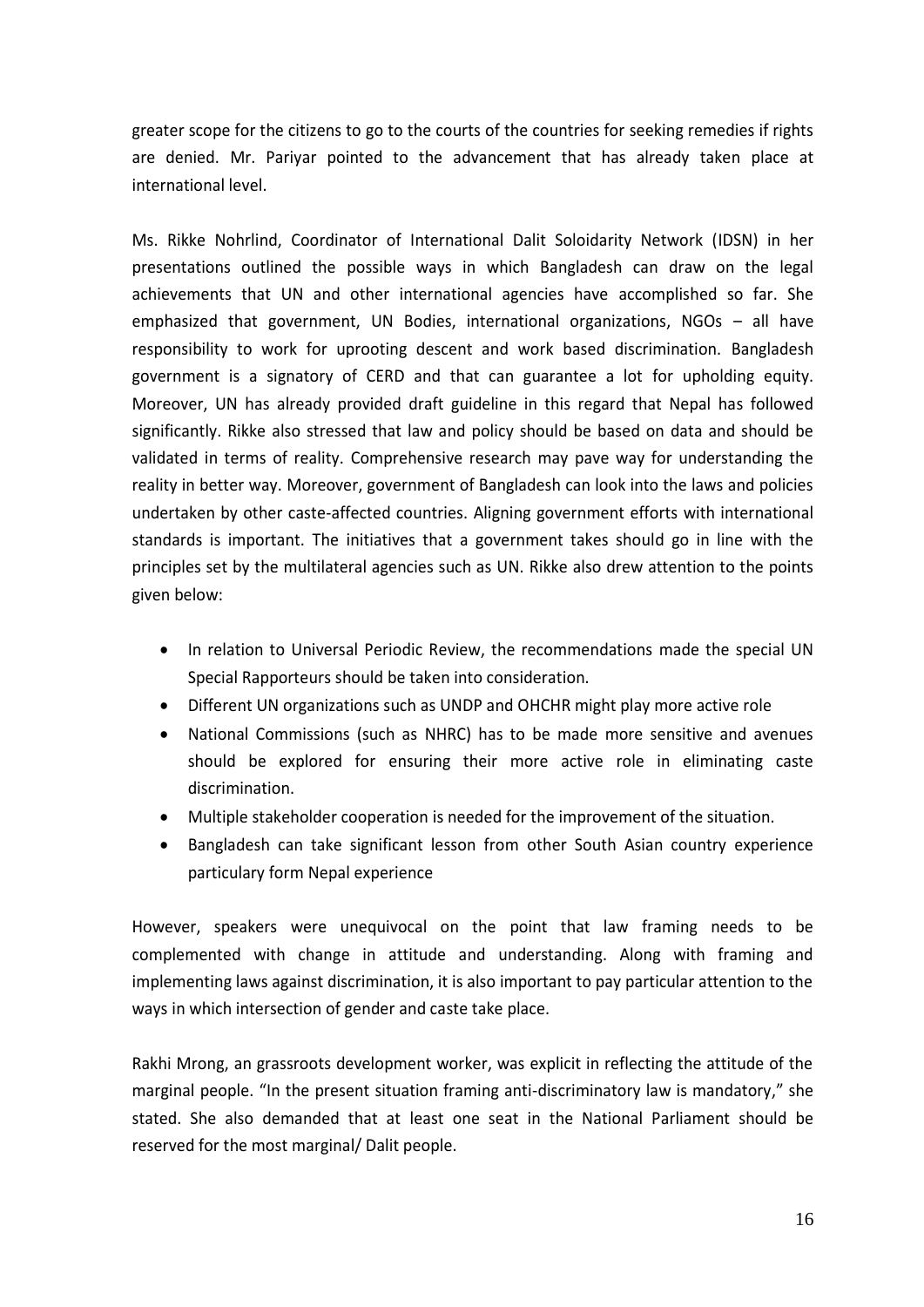Overall, the speakers and discussants highlighted the following points in relation to framing law and implementation:

- The UN Sub-Commission study and draft Principles and Guidelines, the CERD General Recommendation No. 29, other UN human rights instruments and treaty body recommendations form a valuable base for international as well as country level efforts toward the elimination of caste-based discrimination.
- Prohibition of racial and caste discrimination forms the base of a nation's civilization.
- Bangladesh became independent as a response to contempt of human rights on the ground of racial discrimination. Therefore, the spirit of liberation provides ground for framing anti-discrimination and anti-untouchability laws.
- The government has signed and adopted many international conventions (e.g. Convention on the Elimination of all forms of Racial Discrimination, International Covenant on Civil and Political Rights). We need to follow up government's engagement with related follow up processes.
- Introduction of specific laws that prohibit discrimination, untouchability and violence towards caste affected communities [e.g. Untouchability (Control and Punishment) Act in Nepal and the Prevention of Atrocities Act in India and the proposed amendment to outlaw caste discrimination in the UK Equality Bill 2010] should provide ground for further strengthening of legal measures. Bangladesh can take encouragement from these laws.
- Adopting affirmative measures such as quotas and reservations in parliament and legislative elections, higher education and civil service. Adopting special provisions in relation to education and health.
- Establishing and strengthening statutory bodies such as Dalit Wing at National Human Rights Commission.
- Allocating resources to development schemes and benefits targeting caste-affected communities.
- Security sector reform and training of officials. For example training Bangladesh police officers in how to file cases under appropriate legislation.
- Including the needs and priorities of caste-affected communities' in the development of country strategy papers and plans.
- Possibility of forming Dalit Commission might be explored.
- Land reform and distribution of *khas* land ( amending *khas* land settlement policy)
- Reservation in government service and educational rights
- Health scheme
- Food rationing
- Right to employment scheme
- Right to housing scheme
- Right to representation ( quota in parliament and local government bodies)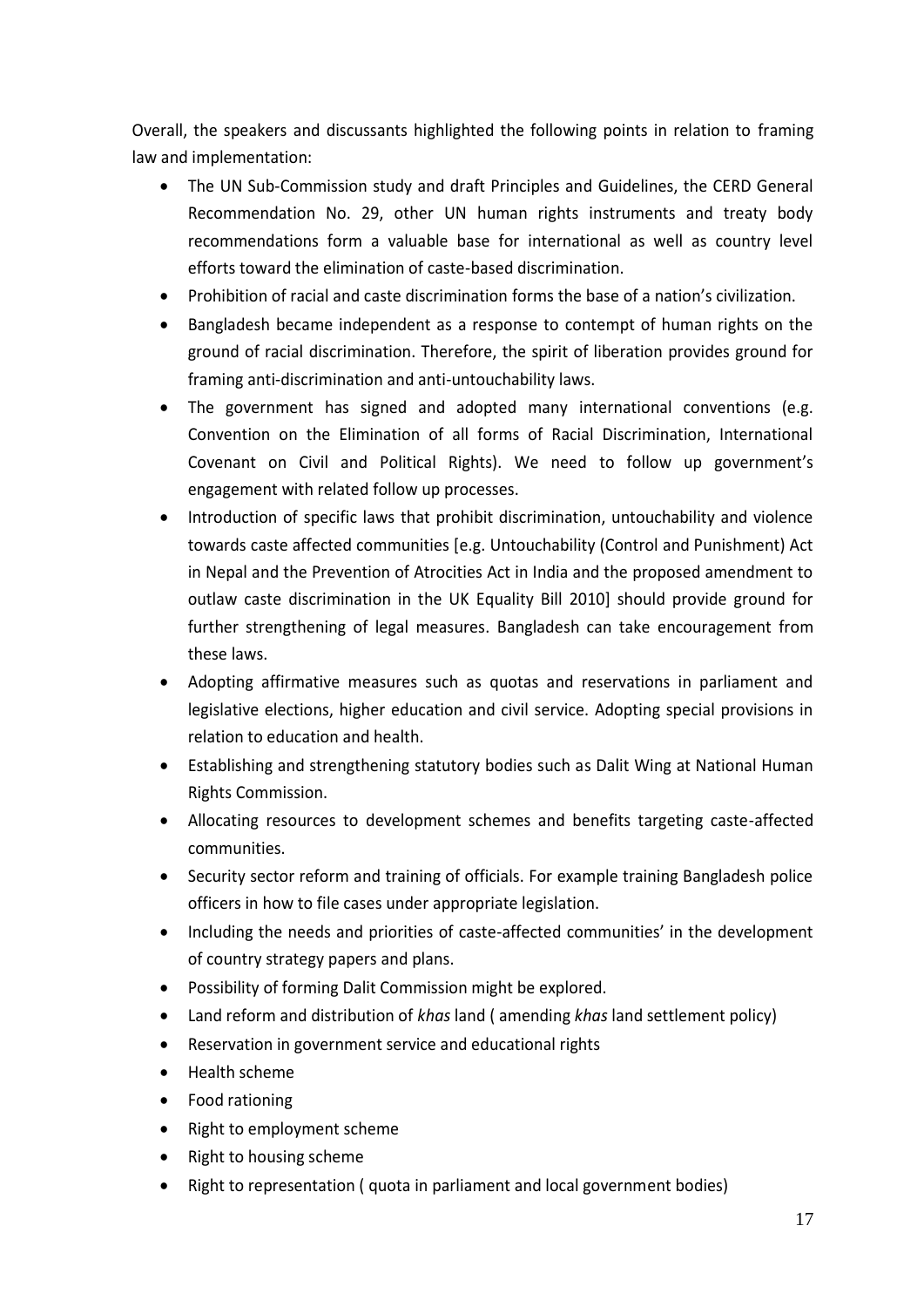#### **X. Looking at strengths and opportunities and highlighting achievements**

Along with discussion on deprivations and sufferings, a number of discussants were eager to shed light on the stronger and positive aspects of Dalit communities. Ms. Manjula Pradeep proposed that a catalogue of best Dalit products might be made and this might be shared across the country. Arrangement of annual fair or exhibition might be a good idea. Such exhibition will celebrate the creativity and arts of Dalit men and women. The fair might be organized at regional level too. Particular purpose of such events would be to highlight the craftsmanship of Dalit people and give encouragement to them.

## **XI. Institution building for redressing the injustices and safeguarding rights**

It was argued that efforts should be taken to make best use of the existing institutions such as National Human Rights Commission and Law Commission. Professor Shah Alam in his address highlighted the importance of dialogues between Law Commission and Human Rights Commission. He stressed that at this stage more focus should on taking up affirmative actions.

Other discussants were interested to explore the possibilities of establishing Dalit Commission and they said that bridging between international and national level institutional arrangements is very important.

The position that the participants were keen about is that untouchability should become a punishable offence. In India and in Nepal they have enacted protective legislation – we need to think in that line. "Once you have got the legal frameworks, you can take up collective movement and create pressure on the government," Professor Shah Alam noted.

#### **XII. Networking and coalition building at different levels**

(at local/ sub-national, national, regional, international/UN levels)

Mr. Saiful Hoque suggested that South Asian Dalit Civil Society or a platform like this can work as a common platform for fighting the injustices. It is important to let governments know that their activities are being monitored. Similarly, it is also important for the communities to know that they have greater platforms to share their struggle.

At international level, IDSN has been doing relentless work for about ten years now. UN Human rights machinery has become fully aware and sensitized about the exclusions based on work and descent. Rikke Nohrlind in her discussion in different session highlighted how local level movements and international initiatives are being supportive to each other. Through UPR mechanism Bangladesh government has given recognition in the state report that has been submitted to UN working group on UPR to the fact that work and descent based discrimination is still in practice. However, throughout last decade UN bodies have been expressing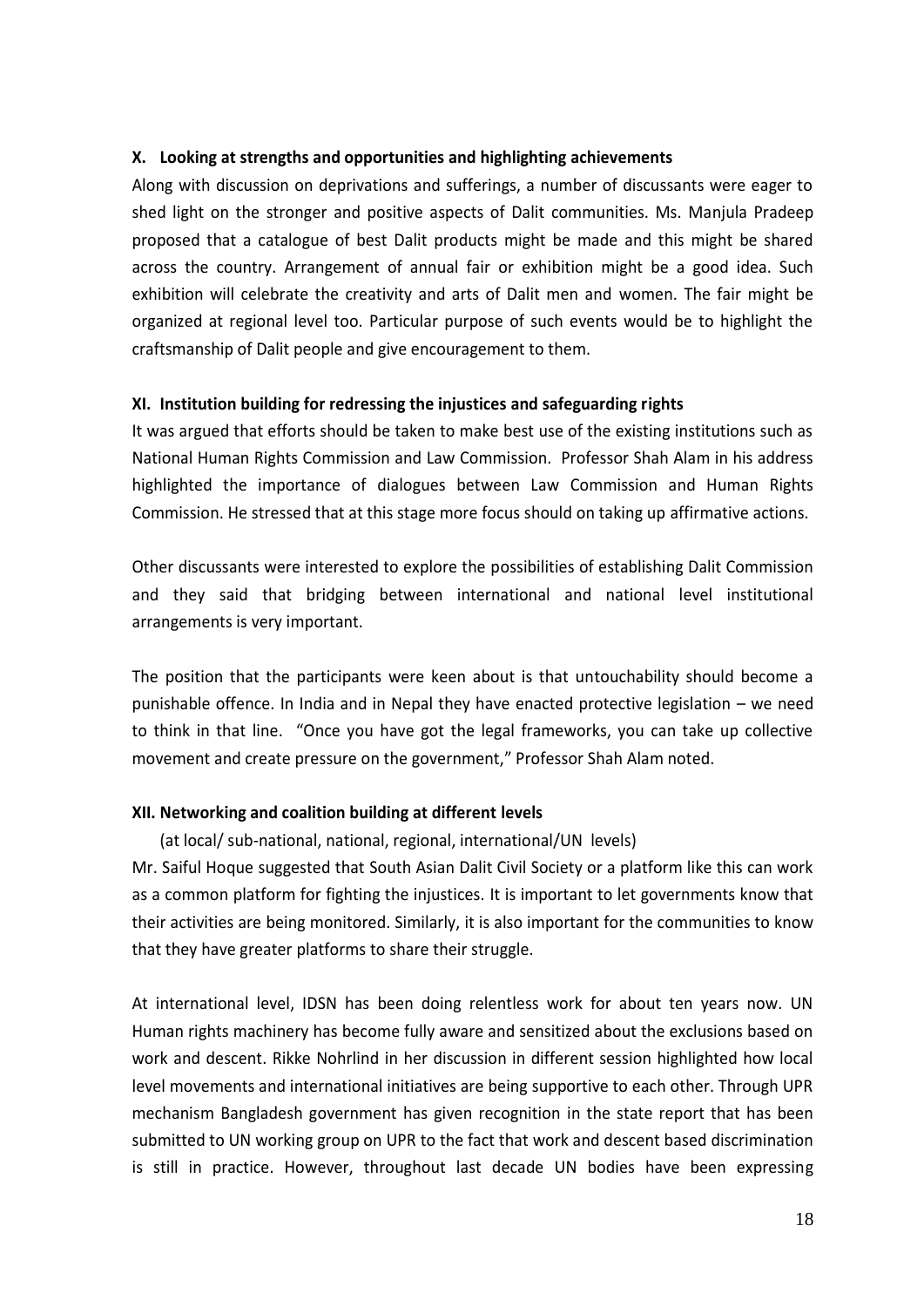continuous concern about the situation and lack of strong measure from government side. She expressed her hope that Office of the High Commission of Human Rights would soon start working Bangladesh. IDSN has learnt through its experience that strong solidarity is an imperative for fighting against rampant exclusions and discriminations.

**A number of speakers offered their thinking about the possibility of networking and coalition building at South Asian level. Paul Divakar said, "We have** started to share things. This sharing is important but we might work to create a common platform for fostering collective movement at regional level." He was in favour in creating regional level pressure group which should be formed in a way that we are able to reach and approach the heads of states. He also opined that consultation with the MPs and political parties at regional level might be of great use.

Padam Sundas, Chairperson of SAMATA Foundation, said Nepal experience showed that building bridges with political parties and civil society was crucial in bringing changes. "Most important thing is building effective coalition with civil society, political party and Parliamentarians," he noted. Now Dalits have representation in the parliament -this was possible due to efforts from civil society organizations. Even it is important to make alliance with other marginal groups. Nepal experience shows that even the indigenous people also make discrimination against the Dalits – therefore it is important to engage in dialogue with them. Mr. Sundas said that he was in favour of taking up joint effort at South Asian level.

Ms Manjula Pradeep reflected on the challenges of forming collective force at regional level. She said that we have got two-fold challenges before us:

- 1. How to prioritize issues? What do take up as most pressing among the issues and make them into regional issues?
- 2. How do we address urban-rural diversity?

At this stage of globalization new issues are coming up including the problems of unemployment and trafficking. These problems we can perhaps we can deal more consequentially if we work at transnational level.

For building collective movement or forum at regional level, what we need to do is find out and agree about the 'common grounds' that we have. Moreover, we can work at conceptual and understanding level. Sharing information, knowledge and experience is important. We can learn from each other. "Dalit Resource Centre" might also be established. We may shed light issues such as our commonality and differences. Caste-ism is not of similar form in every part of the sub continent. We may ask questions such as this: Is Ambedkar a regional leader? – These critical reflections and sharing would pave way for more collaboration at regional level.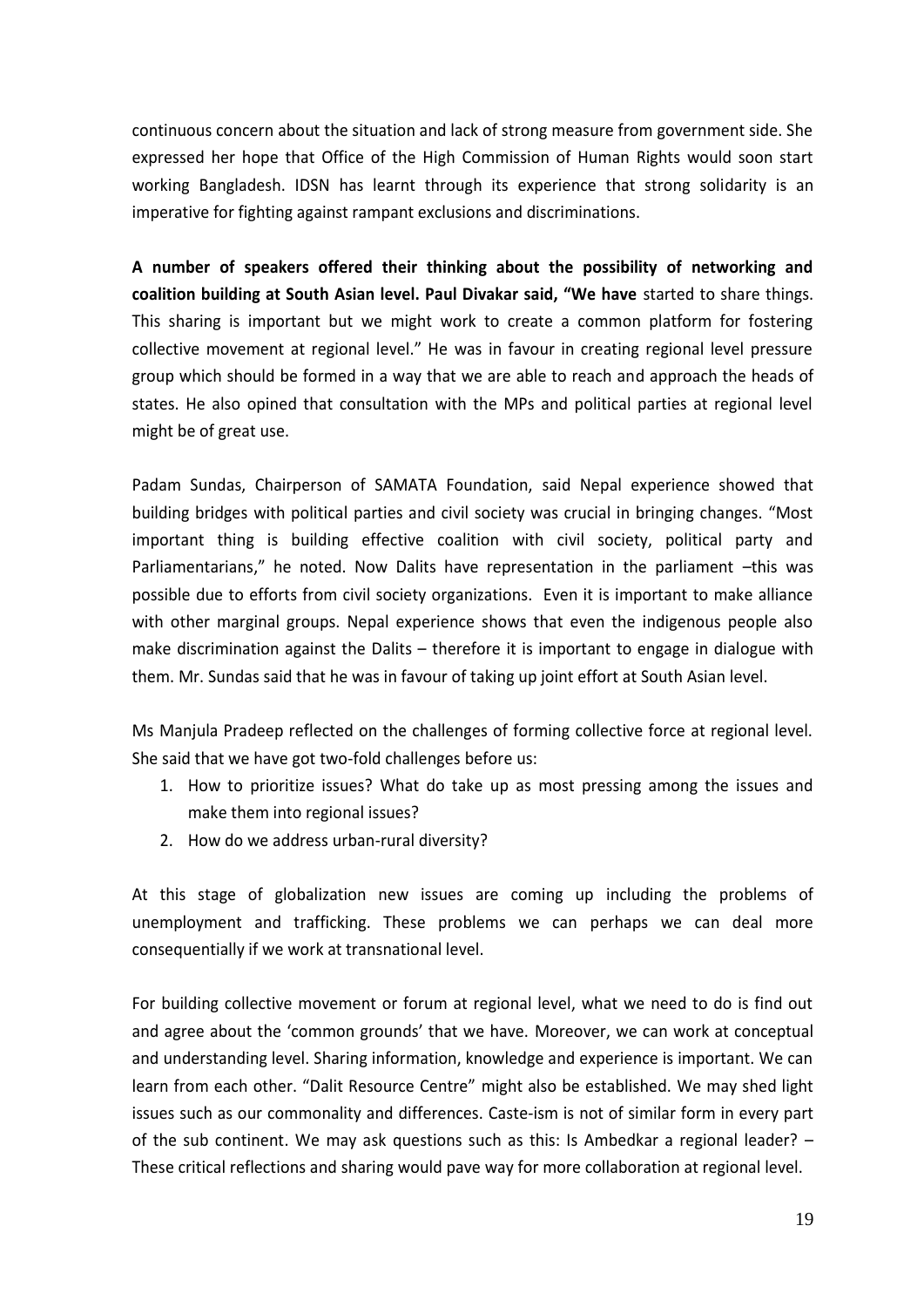Sonu Khangarani, representative from Pakistan said, "First of all we need to have clear understanding about the situation that prevails at different parts of the sub continent. Census etc. does not give much idea about the reality." He was in favour of creating South Asian forum since such forum will provide opportunity for pursuing things across the border.

Professor Delwar was critical about the prospect of using SAARC as a regional platform for fighting against caste discrimination. "At regional level SAARC has a history of showing unfortunate silence about the issues of human rights. SAARC-centrism will not of much of help. Strong people's initiative would be of more effect", he noted. He also said that qualitative change at regional politics and people's initiative can create a more helpful forum for working together.

Rabindranath Soren reflected on coalition building at national and sub-national level. "We needed to have more political leaders present here in this discussion session. It is the political leaders who have power to change things. They can work for changing the character of state and society. Who are we asking for framing law?" He was clear that networking should reach the most influential people of the polity.

With respect to networking and coalition building the points that was acclaimed by the discussants include:

- Coalition building between Dalits and non-dalits, CSOs and citizenry at large
- South-South and regional cooperation
- Taking Non Sate Actors (NSA) as major driver of change
- Going beyond government channels and building bridges between citizens
- Having trust in people's initiative
- Networking at local/ sub-national, national and regional levels
- Make friendship with political leaders who are most influential in framing laws and policies
- Strengthening lobbying with the civil society
- Taking in joint efforts and creating common platform at international level

# **XIII. Advocacy and lobbying**

(Strategizing the movements in a way that greater citizenry is taken on board)

Mr Mazhar in his paper highlighted the international level achievements. We have got already. 2009 UN guideline is the result of unremitting efforts for years. UN expert reports have highlighted this issue. IDSN has been doing excellent work for long. Turning the issue into public discourse is very important. Ms. Manjula argued that it was possible in India and the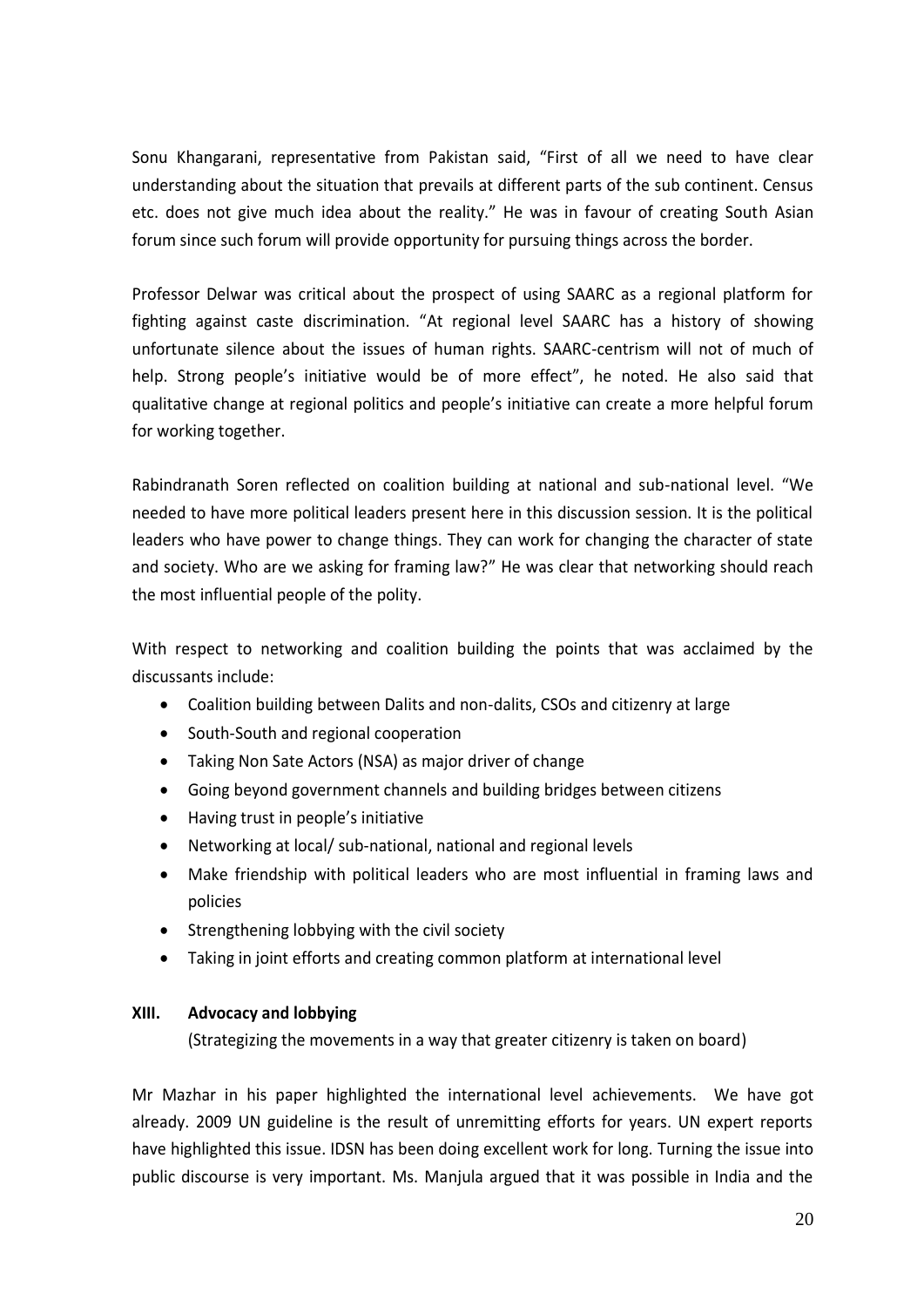similar thing needs to be done in Bangladesh. Breaking the silence and questioning the culture of 'taken for granted' are among the important agenda in Bangladesh context. Making best use of Media is very crucial in today's context as Dr. Hameeda Hossain noted, "We need to reach out the media effectively".

# **XIV. Fighting differences and inequalities within the community**

(Particularly overcoming *gender discrimination*)

Emphasis was given on the importance of forging unity across diversities. Despite variation in situation among different Dalit communities, it is important for them to develop solidarity and fight against discrimination in unified way.

Identifying the forms of 'untouchability' that are practised even within the Dalit communities is important. This will then lead to the exploration of the impediments and constraints that hold back solidarity building amongst the Dalit groups.

Rabindranath Soren was critical about the state of solidarity with Dalit population in Bangladesh. He said that in terms of organization building and forging collectivity Dalits in Bangladesh are in very fragile state yet. "The community misses clear understanding about its situation and the course of action necessary to be taken up. What the government has done recently by throwing in some money in the budget could turn into an issue for creating more faction. Dalit men need to come forward and take strong position." he noted.

Speaker were critical about men-women relationship in the Dalit communities. One speaker said the Dalit men that they needed stop coming home after being badly drunk with *haria*. Other speakers were concerned about the divide between urban and rural population. Focus was also on issues such as: sharing experiences and eliminating differences; mending the problems within the Dalit *panchayet* system; addressing the issues such as men-women divide, gendered violence, and masculine anarchy.

# **XV. Dalit women's struggle**

There was a session dedicated to analyzing women's situation. Franziska Korn, keynote paper presenter said, "First of all, Dalit women will have to be convinced about what they want to do and what they want to be. Do the Dalit women get the opportunity to speak for their own? Who do speak for Dalit women? Do the women feel that they should have a collective forum?" It was noted that Dalit women have to have strategies for their own struggle. They need to have clear vision as to what the obstacles are there in the way of their empowerment.